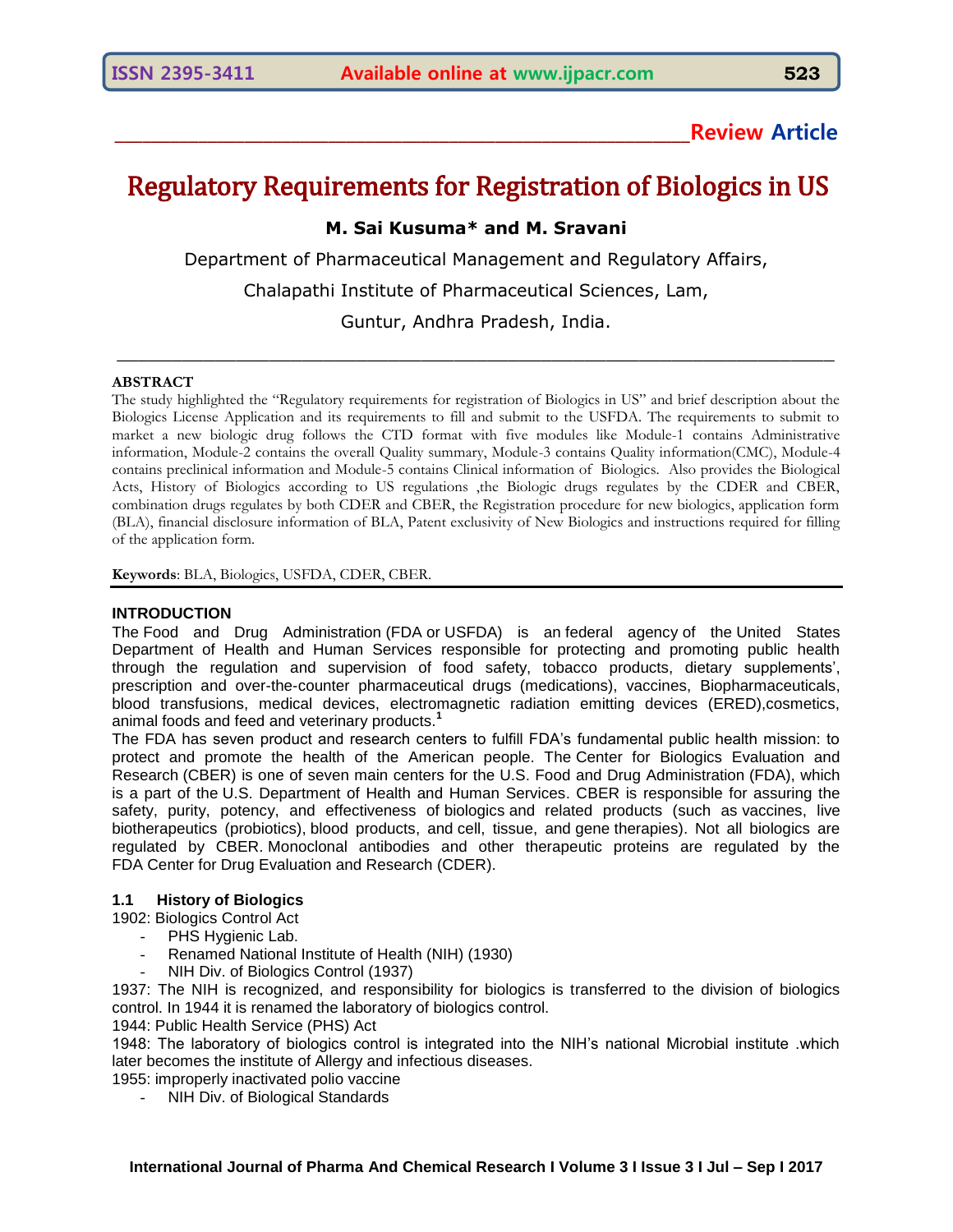FDA Bureau of Biologics (1972)

1983: FDA Center for Drugs and Biologics.

1988: Center for Biologics Evaluation and Research (CBER).

- 2003: Therapeutic Biological products transferred to CDER.**<sup>2</sup>**
- In 1891, the Laboratory of Hygiene was relocated to Washington, D.C. The Hygienic Laboratory developed procedures for diphtheria antitoxin and provided licensing for biological manufacturers.
- $\cdot \cdot$  In 1901, the first incident involved [the horse named Jim](http://en.wikipedia.org/wiki/The_horse_named_Jim) whose [tetanus-](http://en.wikipedia.org/wiki/Clostridium_tetani)contaminated [serum](http://en.wikipedia.org/wiki/Blood_plasma) was used to produce a [diphtheria](http://en.wikipedia.org/wiki/Diphtheria) [antitoxin](http://en.wikipedia.org/wiki/Antitoxin) that caused the deaths of thirteen children in St. Louis, Missouri.
- $\cdot \cdot$  In 1902, Congress enacted the Biologics Control Act, also known as the Virus-Toxin Law, which gave the government its first control over the processes used for the production of biological products. The first regulations under this Act became effective on August 21, 1903, and mandated that producers of vaccines be licensed annually for the manufacture and sale of vaccines, serum, and antitoxins.
- In 1930, the Hygienic Laboratory was titled the [National Institute of Health.](http://en.wikipedia.org/wiki/National_Institutes_of_Health)
- In 1937, the Division of Biologics Control was formed within the National Institute of Health.
- In 1944, the Public Health Service Act added licensure of the biologic products themselves in addition to the facilities engaged in their manufacture.
- In 1972, the Division of Biologics was transferred from National Institute of Health to the U.S. Food and Drug Administration and renamed the Bureau of Biologics.
- \* In 1983, the Bureau of Biologics was merged with the FDA's Bureau of Drugs to form the Center for Drugs and Biologics.
- $\cdot \cdot$  In 1987, CBER and the CDER were split into two groups. The two groups were charged with enforcing different laws and had significantly different philosophical and cultural differences.
- In 1988, the Bureau of Biologics was transferred to the CBER within the U.S. [Food and Drug](http://en.wikipedia.org/wiki/Food_and_Drug_Administration)  [Administration.](http://en.wikipedia.org/wiki/Food_and_Drug_Administration)
- $\cdot \cdot$  In 1999, the FDA issued a final rule to implement a single biologics license that combined the two systems, with particular emphasis on analytical characterization. The CBER implements the regulations of the two laws governing biologic products: the FD&C Act and the Public Health Service (PHS) Act. The procedures for the review and monitoring of biologics are almost identical to CDER. In addition to the regulations in 21 CFR Section 202, biologics are also regulated under 21 CFR Section 600 and Section 601.
- $\div$  In 2002, the FDA transferred a number of biologically produced therapeutics to CDE[R.](http://en.wikipedia.org/wiki/Center_for_Biologics_Evaluation_and_Research#cite_note-Reid-7) CBER regulates a number of biologics-related products, including blood tests, computer software, and devices related to blood transfusion.**<sup>3</sup>**

## **1.2 Biologics Definition**

In contrast to chemically synthesized small molecular weight drugs, which have a well-defined structure and can be thoroughly characterized, biological products are generally derived from living material– human, animal, or microorganism–are complex in structure, and thus are usually not fully characterized.

In 1944, the congress revised and rectified the 1902 Act in the Public Health Service Act (PHSA), it clarified that the NDA requirements did not apply to biologics, but it did not elucidate the scope of the biological product definition.

The Section 351 of the Public Health Service (PHS) Act defines a "biological product" as a "virus, therapeutic serum, toxin, antitoxin, vaccine, blood, blood component or derivative, allergenic product, or analogous product… applicable to the prevention, treatment, or cure of a disease or condition of human beings."**<sup>4</sup>**

In 1986, the FDA issued a policy statement stating that it would determine whether biotechnology products constituted biologics "based on the intended use of each product on a case-by-case basis. Thus, the FDA continued to make product-specific determinations informed by history and precedent, and different units of the FDA had to agree on the approval pathway for a given product.

In 1991, CDER and CBER executed an interceptor agreement (ICA) that attempted to clarify the governing authorities for products derived from living material. The agreement provided that the following products, among others, were subject to license under the PHSA: vaccines, proteins, peptides and carbohydrates produced by cell culture (other than hormones and products previously derived from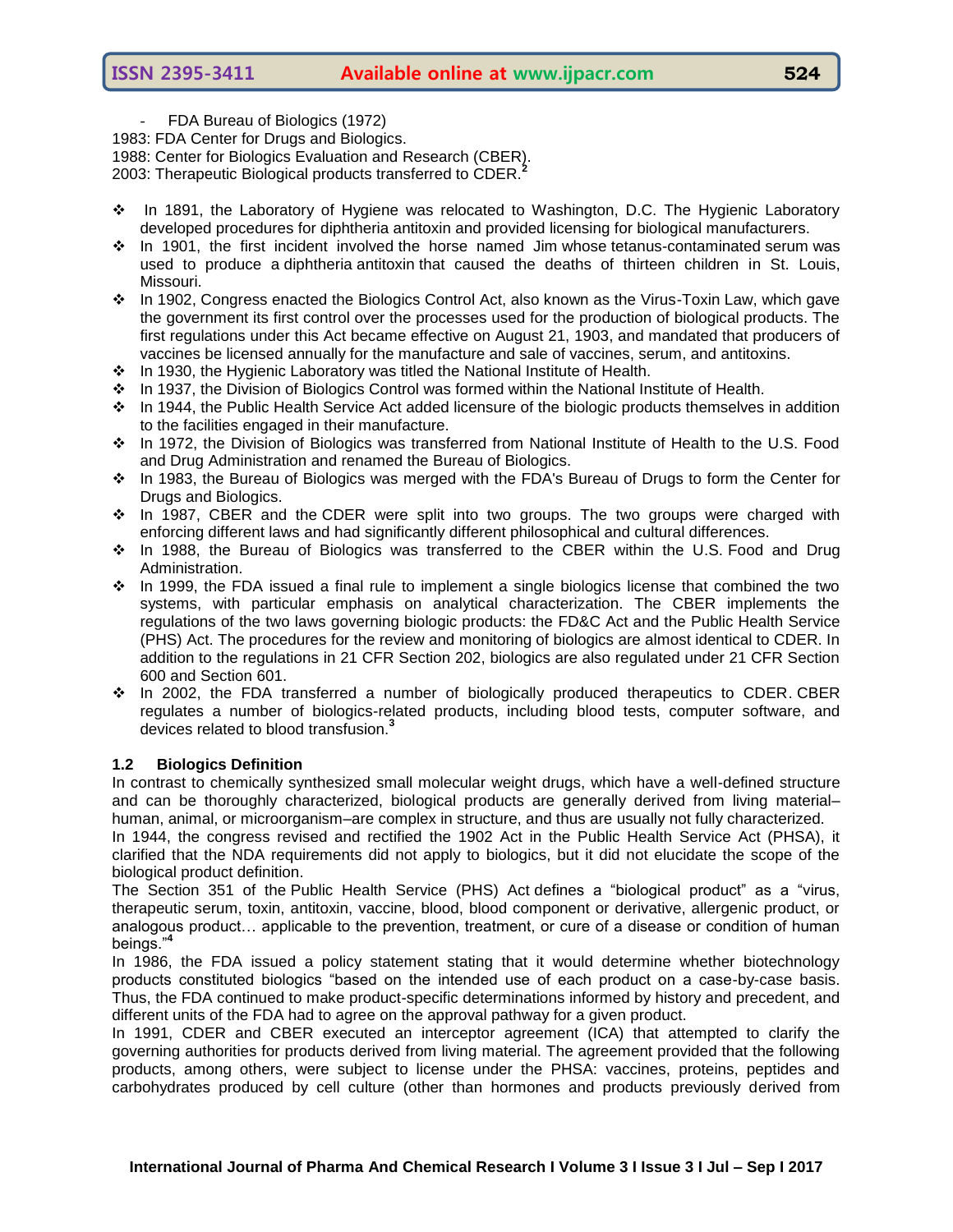human or animal tissue and approved as drugs): proteins made in transgenic animals: blood and blood products: and allergenic products.

In February 2012, the FDA issued draft guidance aimed at implementing recent legislation that added "protein (except any chemically synthesized polypeptide)" to the biological product definition. In draft guidance, the FDA proposed a bright-line rule distinguishing proteins from "peptide" and chemically synthesized polypeptide(s) that the FDA proposes to approve under the FDCA. The agency proposed to define "protein" an "any alpha amino acid polymer with a specific defined sequence that is greater than 40 amino acid sizeZ."

Biological products subject to the PHS Act also meet the definition of drugs under the Federal Food, Drug and Cosmetic Act (FDC Act). Note that hormones such as insulin, glucagon, and human growth hormone are regulated as drugs under the FDC Act, not biological products under the PHS Act. Both the FDA"s Center for Drug Evaluation and Research (CDER) and Center for Biologics Evaluation and Research (CBER) have regulatory responsibility for therapeutic biological products, including premarket review and oversight.**<sup>6</sup>**

## **1.3 Biologic products regulated by CDER**

A biologic will be regulated by the CDER if it is:

- Monoclonal antibodies for in vivo use.
- Proteins intended for therapeutic use, including cytokines (e.g. interferon"s), enzymes (e.g. thrombolytics), and other novel proteins, except for those that are specifically assigned to CBER (e.g., vaccines and blood products). This category includes therapeutic proteins derived from plants, animals, or microorganisms, and recombinant versions of these products.
- Immunomodulators (non-vaccine and non-allergenic products intended to treat disease by inhibiting or modifying a pre-existing immune response).
- Growth factors, cytokines, and monoclonal antibodies intended to mobilize, stimulate, decrease or otherwise alter the production of hematopoietic cells in vivo.

## **1.4 Biologic products regulated by CBER**

A biologic will be regulated by the CBER if it is:

- Cellular products, including products composed of human, bacterial or animal cells (such as pancreatic islet cells for transplantation), or from physical parts of those cells (such as whole cells, cell fragments, or other components intended for use as preventative or therapeutic vaccines).
- Gene therapy products. Human gene therapy/gene transfer is the administration of nucleic acids, viruses, or genetically engineered microorganisms that mediate their effect by transcription and/or translation of the transferred genetic material, and/or by integrating into the host genome.
- Allergenic extracts used for the diagnosis and treatment of allergic diseases and allergen patch tests.
- Antitoxins, antivenins, and venoms
- Blood, blood components, plasma derived products (for example, albumin, immunoglobulin"s, clotting factors, fibrin sealants, protein inhibitors), including recombinant and transgenic versions of plasma derivatives, (for example clotting factors), blood substitutes, plasma volume expanders.

## **AIM & OBJECTIVE**

## **Aim:**

The aim of the project is to highlight the "Regulatory Requirements for the Registration of Biologics in U.S".

## **Objectives**

The objective of dissertation work is to know the:

- Basic understanding on the "Regulatory requirements for registration of biologics in U.S".
- Presentation of application forms, its requirements and guidance to fill and apply for new Biologics in U.S.
- CTD requirements for registration of Biologics.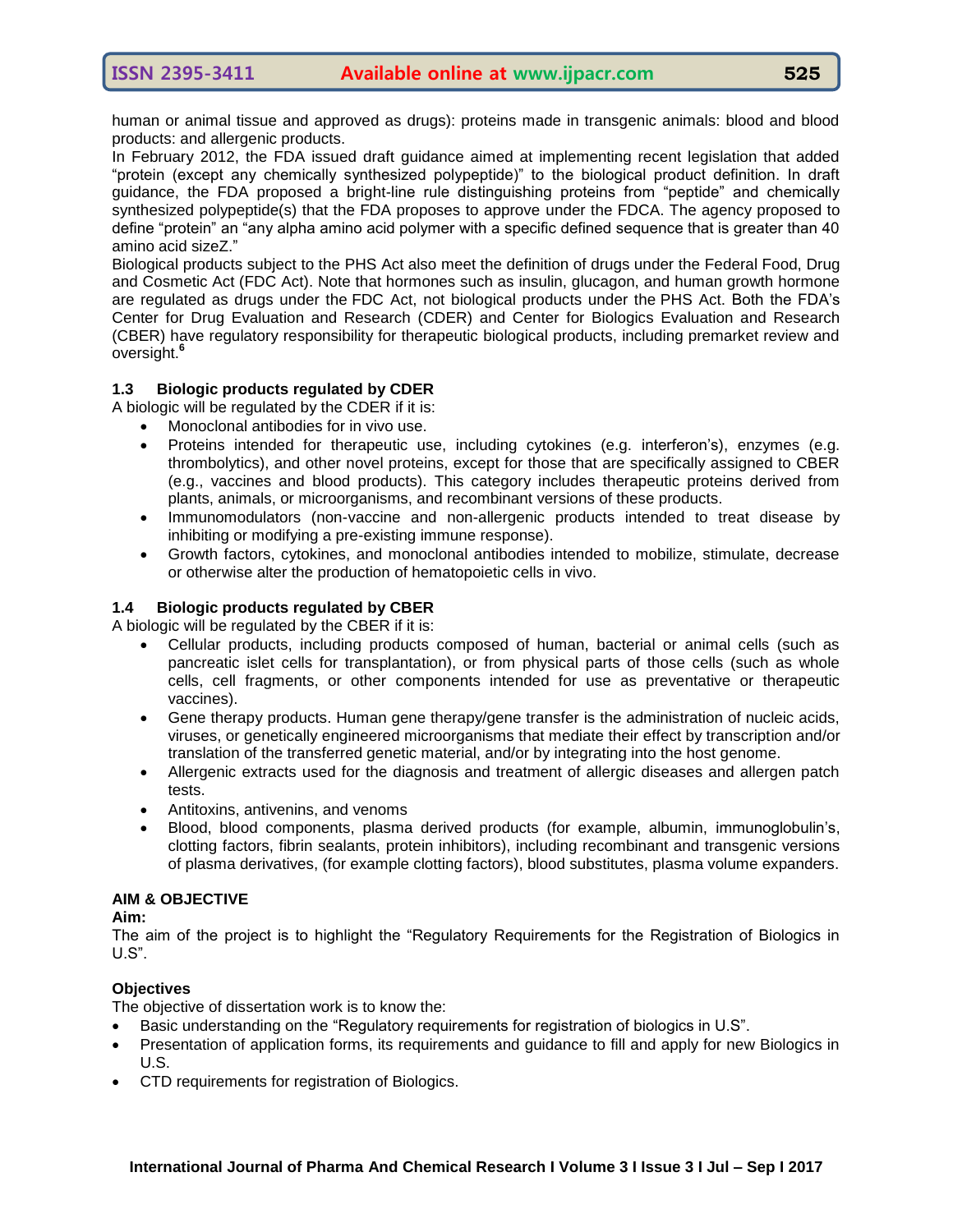## **DISCUSSION**

- **Registration of Biologics in USA**
- In the United States, "biological products" are subject to a different premarket pathways and differing intellectual property protections than products regulated only as "drugs". Whereas a biological product must be licensed pursuant to a biologics license application (BLA) showing it is "safe, pure, and potent", the sponsor of a non-biological drug must submit a new drug application (NDA) showing the drug is safe and effective.
- The new biological products will receive 12 years of data protection, whereas the new drugs receive up to 5 years of protection. Biologic and drug legislation also provide different schemes for resolving patent issues regarding entry of follow-on products and biosimilars. Before a biologic may be approved and marketed, the biologic must undergo extensive testing and regulatory review in order to determine that the biologic is safe and effective. It is not possible to estimate the time in which preclinical and Phases I, II and III studies will be completed with respect to a given product, although the time period may last many years. Using the U.S. regulatory environment as an example, the stages of this development process are generally as follows.



**Fig. 3: Development of stages of Biologics**

- **Preclinical Research (approximately 1 to 3.5 years)**
- In vitro ("test tube") and animal studies must be conducted in accordance with GLP to establish the relative toxicity of the drug or biologic over a wide range of doses and to detect any potential to cause a variety of adverse conditions or diseases, including birth defects or cancer. If results warrant continuing development of the drug or biologic, the results of the studies are submitted to the FDA by the manufacturer as part of an Investigational New Drug Application ("IND"), which must be reviewed by the FDA before proposed clinical testing can begin. An IND must include, among other things, preclinical data, chemistry, manufacturing and control information, and an investigational plan, and must become effective before such trials may begin. An IND automatically becomes effective 30 days after receipt by the FDA, unless the FDA, within the 30-day time period, raises concerns or questions relating to one or more proposed clinical trials.
- **Clinical Trials (approximately 3.5 to 6 years):**
- **Phase I**: consists of basic safety and pharmacology testing in approximately 20 to 80 human subjects, usually healthy volunteers or stable patients, and includes studies to evaluate the metabolic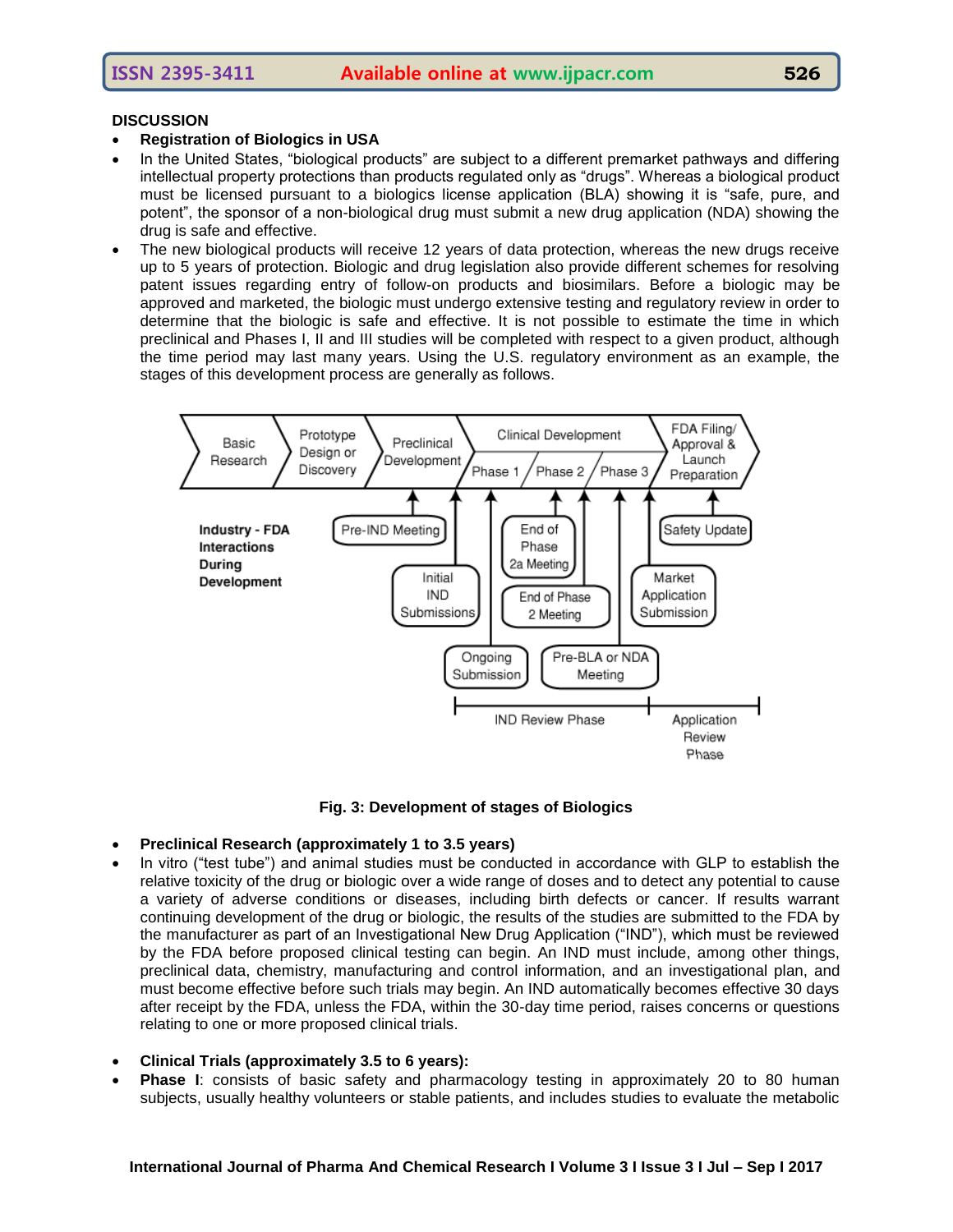and pharmacologic action of the product in humans, how the drug or biologic works, how it is affected by other drugs, how it is tolerated and absorbed, where it goes in the body, how long it remains active, and how it is broken down and eliminated from the body.

- **Phase II** includes basic efficacy (effectiveness) and dose-range testing in a limited patient population (usually 100 to 200 patients) afflicted with a specific disease or condition for which the product is intended for use, further safety testing, evaluation of effectiveness, and determination of optimal dose levels, dose schedules, and routes of administration. If Phase II studies yield satisfactory results and no hold is placed on further studies by the FDA, Phase III studies can be commenced.
- **Phase III** includes larger scale, multi-center, comparative clinical trials conducted with patients afflicted by a target disease, in order to provide enough data for a valid statistical test of safety and effectiveness required by the FDA and others, and to provide an adequate basis for product labeling. When results from Phase II or Phase III show special promise in the treatment of a serious or immediately life-threatening disease or condition for which existing therapeutic options are nonexistent, limited, or of minimal value, the FDA may allow the sponsor to make the new drug available to a larger number of patients through the regulated mechanism of a Treatment Investigational New Drug Application ("IND") during Phase II, Phase III, or after all clinical trials have been completed. Although INDs may enroll and collect a substantial amount of data from tens of thousands of patients, they are not granted in all cases.

Upon completion of Phase III trials, the sponsor assembles the statistically analyzed data from all phases of development, along with the chemistry and manufacturing and pre-clinical data and the proposed labeling, among other things, into a single large document, the BLA.

## **Biological License Application (BLA)**

The Biologics License Application (BLA) is a request for permission to introduce, or deliver for introduction, a biologic product into interstate commerce (21 CFR 601.2). The BLA is regulated under 21 CFR 600 – 680. A BLA is submitted by any legal person or entity who is engaged in manufacture or an applicant for a license who takes responsibility for compliance with product and establishment standards. Form 356h specifies the requirements for a BLA. This includes:

- Applicant information
- Product/Manufacturing information
- Pre-clinical studies
- Clinical studies
- Labeling.**<sup>17</sup>**

## **FDA Review of BLA**

The FDA carefully scrutinizes data from all phases of development (including an IND) to confirm that the manufacturer has complied with regulations and that the biologic is safe and effective for the specific use (or "indication") under study. The FDA may refuse to accept the BLA for filing and substantive review if certain administrative and content criteria are not satisfied. Even after accepting the submission for review, the FDA may also require additional testing or information before approval of BLA. The FDA must deny approval of a BLA if applicable regulatory requirements are not ultimately satisfied.

## **FDA Review Procedures**

For purposes of reviewing biological products that have been licensed to determine that they are safe and effective and not misbranded, the following regulations shall apply. Prior administrative action exempting biological products from the provisions of the Federal Food, Drug, and Cosmetic Act is superseded to the extent that these regulations result in imposing requirements pursuant to provisions therein for a designated biological product or category of products (19).

## **Advisory review panels**

The Commissioner of Food and Drugs shall appoint advisory review panels:

- To evaluate the safety and effectiveness of biological products for which a license has been issued pursuant to section 351 of the Public Health Service Act,
- To review the labeling of such biological products and
- To advise which biological products under review are safe, effective, and not misbranded.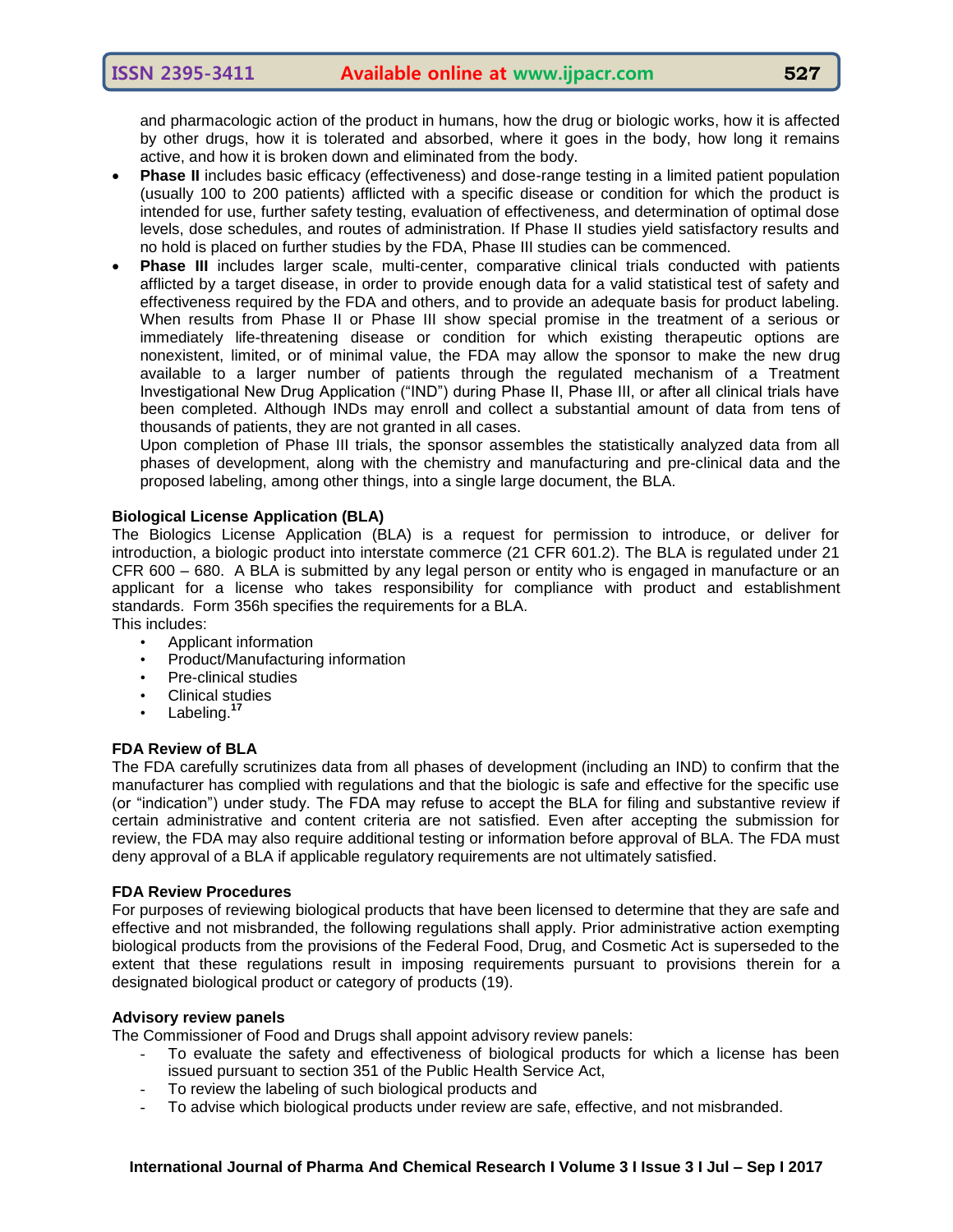An advisory review panel will be established for each designated category of biological product. The members of a panel will be qualified experts, appointed by the Commissioner, and will include persons from lists submitted by organizations representing professional, consumer, and industry interests. Such persons will represent a wide divergence of responsible medical and scientific opinion.

The Commissioner shall designate the chairman of each panel, and summary minutes of all meetings shall be made.

## **Request for data and views**

- The Commissioner of Food and Drugs will publish a notice in the Federal Register requesting interested persons to submit, for review and evaluation by an advisory review panel, published and unpublished data and information pertinent to a designated category of biological products.
- For paper submission, 12 copies of the submission on any marketed biological product within the class shall be submitted, preferably bound, indexed, and on standard sized paper, approximately 81⁄2 inches. The time allotted for submissions will be 60 days, unless otherwise indicated in the specific notice requesting data and views for a particular category of biological products.
- When requested, abbreviated submissions should be sent. All submissions shall be in the following format, indicating "none" or "not applicable" where appropriate, unless changed in the Federal Register notice: Biological Products Review Information.
- 1. Label or labels and all other labeling (preferably mounted. Facsimile labeling is acceptable in lieu of actual container labeling), including labeling for export
- 2. Representative advertising used during the past 5 years.
- 3. The complete quantitative composition of the biological product.
- 4. Animal safety data
	- A. Individual active components
		- 1. Controlled studies
		- 2. Partially controlled or uncontrolled studies
	- B. Combinations of the individual active components
		- 1. Controlled studies
		- 2. Partially controlled or uncontrolled studies
	- C. Finished biological product
		- 1. Controlled studies
		- 2. Partially controlled or uncontrolled studies
- 5. Human safety data:
	- A. Individual active components:
		- 1. Controlled studies.
		- 2. Partially controlled or uncontrolled studies.
		- 3. Documented case reports.
		- 4. Pertinent marketing experiences that may influence a determination as to the safety of each individual active component.
		- 5. Pertinent medical and scientific literature.
	- B. Combinations of the individual active components:
		- 1. Controlled studies.
		- 2. Partially controlled or uncontrolled studies.
		- 3. Documented case reports.
		- 4. Pertinent marketing experiences that may influence a determination as to the safety of combinations of the individual active components.
		- 5. Pertinent medical and scientific literature.
	- C. Finished biological product:
		- 1. Controlled studies.
		- 2. Partially controlled or uncontrolled studies.
		- 3. Documented case reports.
		- 4. Pertinent marketing experiences that may influence a determination as to the safety of the finished biological product.
		- 5. Pertinent medical and scientific literature.
- 6. Efficacy data:
	- A. Individual active components: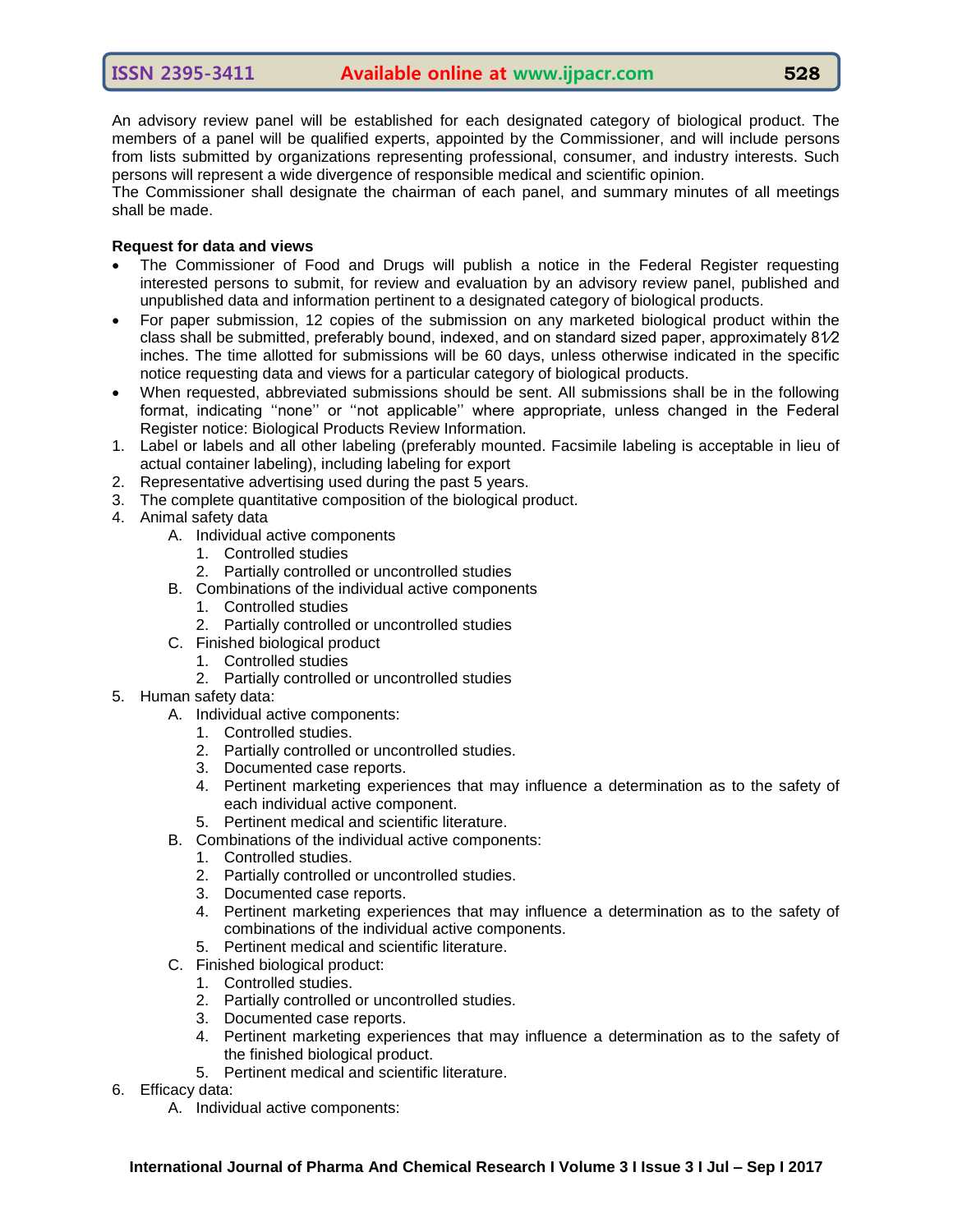- 1. Controlled studies.
- 2. Partially controlled or uncontrolled studies.
- 3. Documented case reports.
- 4. Pertinent marketing experiences that may influence a determination on the efficacy of each individual active component.
- 5. Pertinent medical and scientific literature.
- B. Combinations of the individual active components:
	- 1. Controlled studies.
		- 2. Partially controlled or uncontrolled studies.
		- 3. Documented case reports.
		- 4. Pertinent marketing experiences that may influence a determination as to the effectiveness of combinations of the individual active components.
	- 5. Pertinent medical and scientific literature.
- C. Finished biological product:
	- 1. Controlled studies.
	- 2. Partially controlled or uncontrolled studies.
	- 3. Documented case reports.
	- 4. Pertinent marketing experiences that may influence a determination as to the effectiveness of the finished biological product.
	- 5. Pertinent medical and scientific literature.
- 7. A summary of the data and views setting forth the medical rational and purpose:
- A summary of the data and views setting forth the medical rational and purpose (or lack thereof) for the biological product and its components and the scientific basis (or lack thereof) for the conclusion that the biological product, including its components, has been proven safe and effective and is properly labeled for the intended use or uses.

## **Advisory review panel report to the Commissioner**

An advisory review panel shall submit to the Commissioner of Food and Drugs a report containing the panel"s conclusions and recommendations with respect to the biological products falling within the category covered by the panel. Included within this report shall be:

- 1. A statement which designates those biological products determined by the panel to be safe and effective and not misbranded. This statement may include any condition relating to active components, labeling, tests required prior to release of lots, product standards, or other conditions necessary or appropriate for their safety and effectiveness.
- 2. A statement which designates those biological products determined by the panel to be unsafe or ineffective, or to be misbranded. The statement shall include the panel"s reasons for each such determination.
- 3. A statement which designates those biological products determined by the panel not to fall within either paragraph (1) or (2) of this section on the basis of the panel"s conclusion that the available data are insufficient to classify such biological products, and for which further testing is therefore required. The report shall recommend with as must specificity as possible the type of further testing required and the time period within which it might reasonably be concluded.

## **Proposed order**

After reviewing the conclusions and recommendations of the advisory review panel, the Commissioner of Food and Drugs shall publish in the federal register a proposed order containing:

- 1. A statement designating the biological products in the category under review that are determined by the Commissioner of Food and Drugs to be safe and effective and not misbranded. This statement may include any condition relating to active components, labeling, tests required prior to release of lots, product standards, or other conditions necessary or appropriate for their safety and effectiveness.
- 2. A statement designating the biological products in the category under review that are determined by the Commissioner of Food and Drugs to be unsafe or ineffective, or to be misbranded, together with the reasons therefore. All licenses for such products shall be proposed to be revoked.
- 3. A statement designating the biological products not included in either of the above two statements on the basis of the Commissioner of Food and Drugs determination that the available data are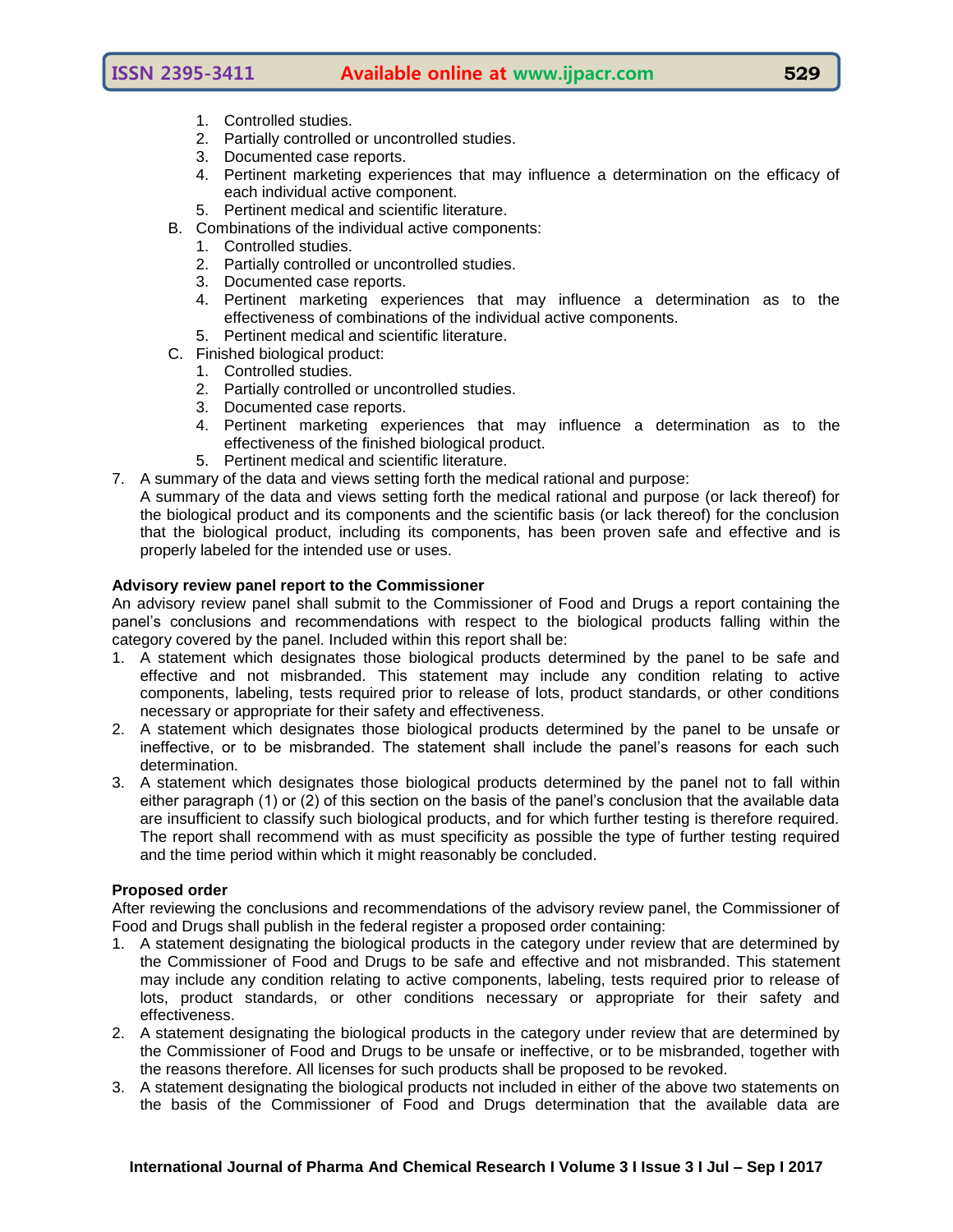insufficient to classify such biological products Licenses for such products may be proposed to be revoked or to remain in effect on an interim basis.

#### **Final order**

After reviewing the comments, the Commissioner of Food and Drugs shall publish in the federal register a final order on the matters covered in the proposed order. The final order shall become effective as specified in the order.

### **Reserved**

**Court Appeal**: The final order(s) published and any notice published constitutes final agency action from which appeal lies to the courts. The Food and Drug Administration will request consolidation of all appeals in a single court. Upon court appeal, the Commissioner of Food and Drugs may, at his discretion, stay the effective date for part or all of the final order or notice, pending appeal and final court adjudication.**<sup>20</sup>**

#### **Reclassification procedures**

The biologics regulations establish procedures for the reclassification of all biological products that have been classified into Category IIIA.

All of these Category IIIA products will either be reclassified into Category I (safe, effective, and not misbranded) or Category II (unsafe, ineffective, or misbranded) in accordance with the procedures set forth below.

#### **Advisory review panels**

The Commissioner will appoint advisory review panels and use existing advisory review panels to

(1) Evaluate the safety and effectiveness of all Category IIIA biological products.

(2) Review the labeling of such products and

(3)Advise the Commissioner on which Category IIIA biological products are safe, effective, and not misbranded.

## **Advisory review panel report to the Commissioner**

An advisory review panel shall submit to the Commissioner a report containing the panel"s conclusions and recommendations with respect to the biological products falling within the category of products reviewed by the panel. The panel report shall include:

a. A statement designating the biological products in the category under review.

b. A statement identifying those biological products designated that the panel recommends should be designated as safe and presumptively effective and should remain on the market pending completion of further testing because there is a compelling medical need and no suitable alternative therapeutic, prophylactic, or diagnostic agent that is available in sufficient quantities to meet current medical needs. For the products or categories of products so recommended, the report shall include: (i) A description and evaluation of the available evidence concerning effectiveness and an explanation why the evidence shows that the product has any benefit; and (ii) A description of the alternative therapeutic, prophylactic, or diagnostic agents considered and a statement of why such alternatives are not suitable.

## **Proposed order**

After reviewing the conclusions and recommendations of the advisory review panels, the Commissioner shall publish in the federal register a proposed order containing:

- a. A statement designating the biological products in the category under review.
- b. A notice of availability of the full panel report or reports. The full panel report or reports shall be made publicly available at the time of publication of the proposed order.
- c. A proposal to accept or reject the findings of the advisory review panel.
- d. A statement identifying those biological products that the Commissioner proposes should be designated as safe and presumptively effective.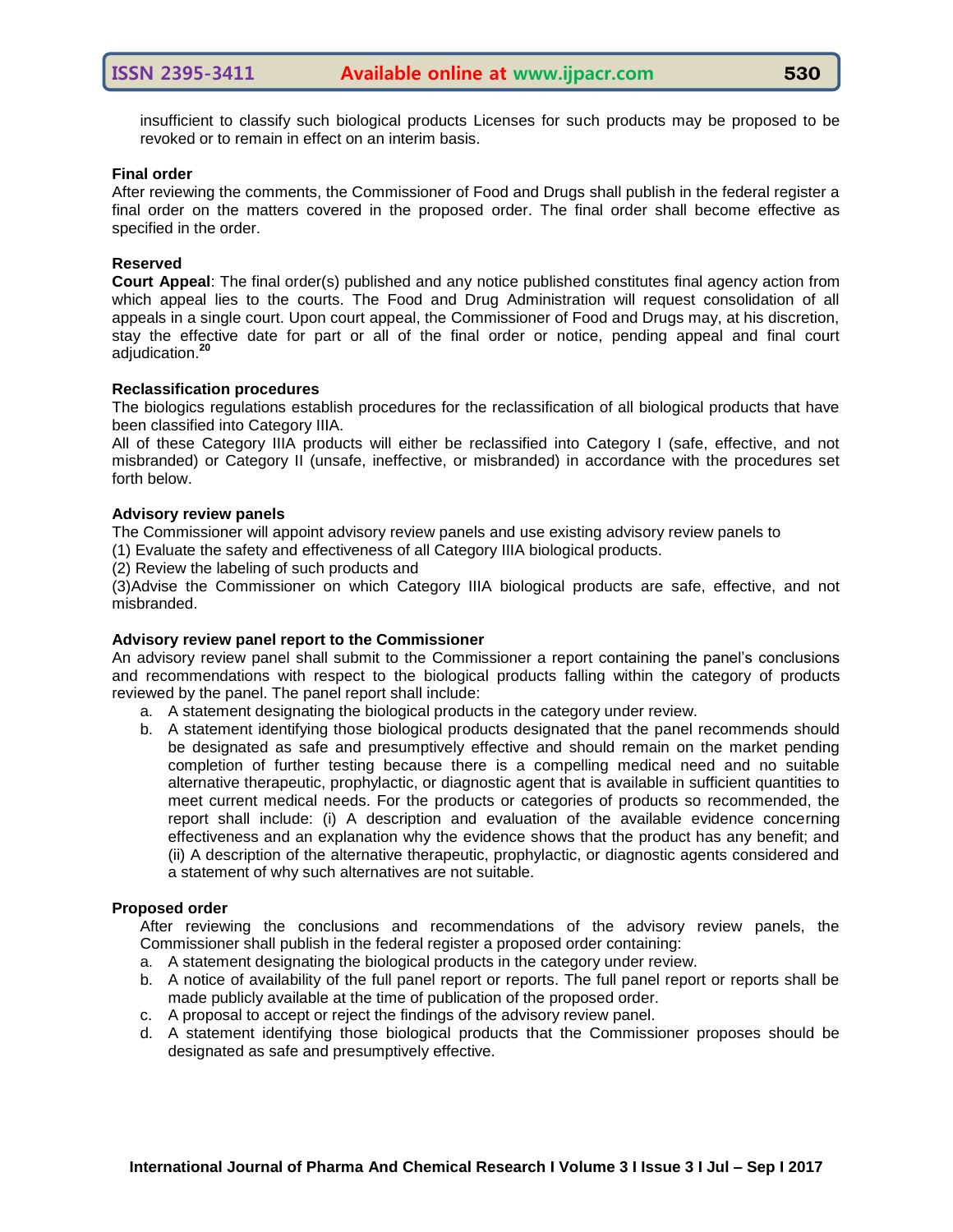#### **Final order**

After reviewing the comments on the proposed order, the Commissioner shall publish in the federal register a final order on the matters covered in the proposed order. Where the Commissioner determines that there is a compelling medical need and no suitable alternative therapeutic, prophylactic, or diagnostic agent for any biological product that is available in sufficient quantities to meet current medical needs, the final order shall provide that the biologics license application for that biological product will not be revoked, but will remain in effect on an interim basis while the data necessary to support its continued marketing are being obtained for evaluation by the Food and Drug Administration. The final order shall describe the tests necessary to resolve whatever effectiveness questions exist.

#### **Complete response letter to the applicant Complete response letter**

The Food and Drug Administration will send the biologics license applicant or supplement applicant a complete response letter if the agency determines that it will not approve the biologics license application or supplement in its present form.

#### **Description of specific deficiencies**

A complete response letter will describe all of the deficiencies that the agency has identified in a biologics license application or supplement, except as stated in paragraph (a)(2) of this section.

#### **Inadequate data**

If FDA determines, after a biologics license application or supplement is filed, that the data submitted are inadequate to support approval, the agency might issue a complete response letter without first conducting required inspections, testing submitted product lots, and/or reviewing proposed product labeling.

#### **Recommendation of actions for approval**

When possible, a complete response letter will recommend actions that the applicant might take to place its biologics license application or supplement in condition for approval.

#### **Applicant actions**

After receiving a complete response letter, the biologics license applicant or supplement applicant must take either of the following actions:

#### **Resubmission**

Resubmit the application or supplement, addressing all deficiencies identified in the complete response letter.

#### **Withdrawal**

Withdraw the application or supplement. A decision to withdraw the application or supplement is without prejudice to a subsequent submission.

#### **Failure to take action**

- a. FDA may consider a biologics license applicant or supplement applicant's failure to either resubmit or withdraw the application or supplement within 1 year after issuance of a complete response letter to be a request by the applicant to withdraw the application or supplement, unless the applicant has requested an extension of time in which to resubmit the application or supplement. FDA will grant any reasonable request for such an extension. FDA may consider an applicant's failure to resubmit the application or supplement within the extended time period or request an additional extension to be a request by the applicant to withdraw the application.
- a. (2) If FDA considers an applicant's failure to take action to be a request to withdraw the application, the agency will notify the applicant in writing. The applicant will have 30 days from the date of the notification to explain why the application or supplement should not be withdrawn and to request an extension of time in which to resubmit the application or supplement. FDA will grant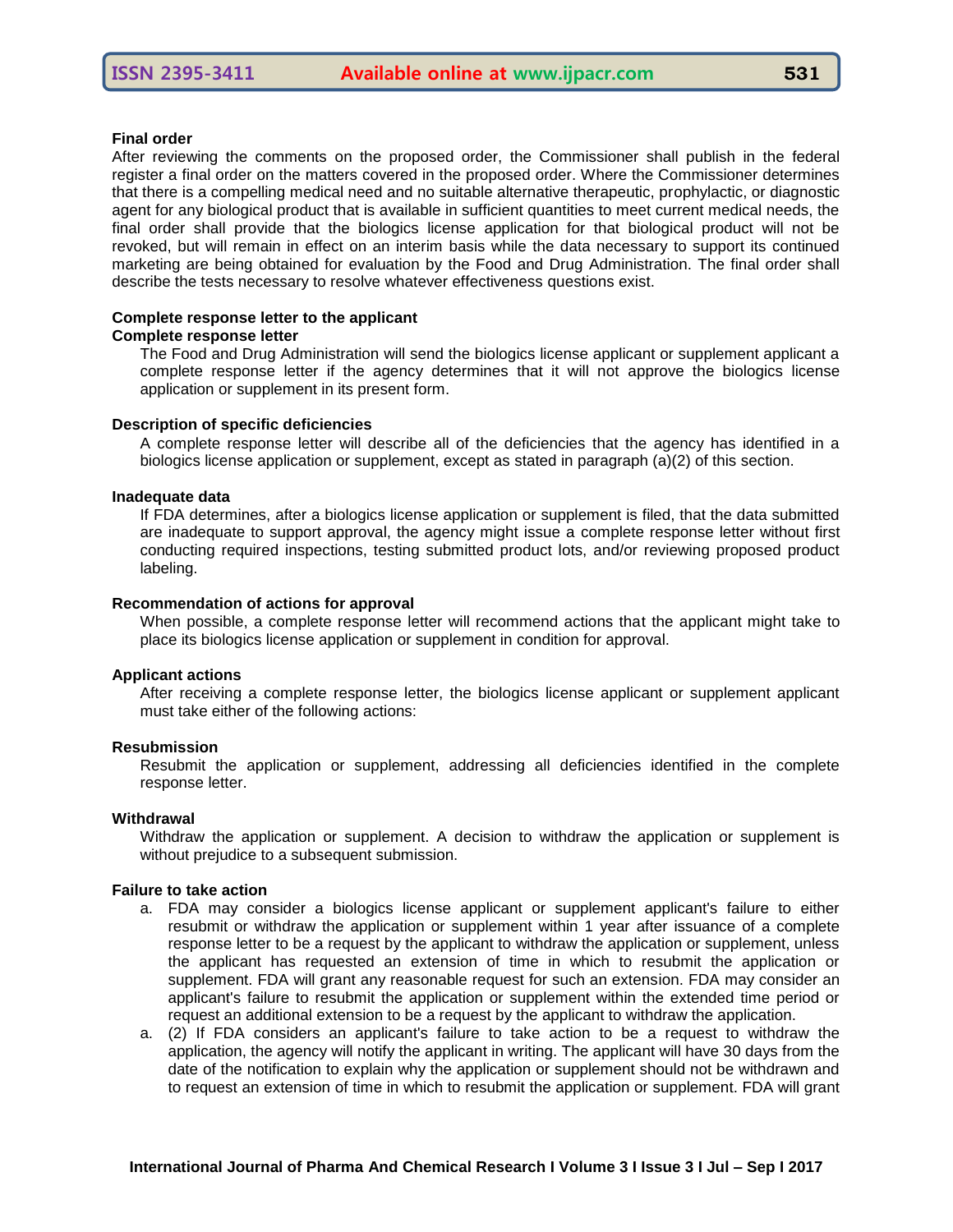any reasonable request for an extension. If the applicant does not respond to the notification within 30 days, the application or supplement will be deemed to be withdrawn.**<sup>21</sup>**

## **Approval process**

#### **According to 21 CFR 601.2 section,**

**(a) General:** To obtain a biologics license under section 351 of the Public Health Service Act for any biological product, the manufacturer shall submit an application to the Director, Center for Biologics Evaluation and Research or the Director, Center for Drug Evaluation and Research, on forms prescribed for such purposes, and shall submit data derived from nonclinical laboratory and clinical studies which demonstrate that the manufactured product meets prescribed requirements of safety, purity, and potency with respect to each nonclinical laboratory study.The applicant, or the applicant's attorney, agent, or other authorized official shall sign the application.

An application for any of the following specified categories of biological products subject to licensure shall be handled:

- (1) Therapeutic DNA plasmid products;
- (2) Therapeutic synthetic peptide products of 40 or fewer amino acids;
- (3) Monoclonal antibody products for in vivo use; and
- (4) Therapeutic recombinant DNA-derived products.

(b) [Reserved]

(c) (1) To obtain marketing approval for a biological product subject to licensure which is a therapeutic DNA plasmid product, therapeutic synthetic peptide product of 40 or fewer amino acids, monoclonal antibody product for in vivo use, or therapeutic recombinant DNA-derived product, an applicant shall submit a biologics license application in accordance with paragraph (a).

(2) To the extent that the requirements in this paragraph (c) conflict with other requirements in this subchapter, this paragraph (c) shall supersede other requirements.

(d) Approval of a biologics license application or issuance of a biologics license shall constitute a determination that the establishment(s) and the product meet applicable requirements to ensure the continued safety, purity, and potency of such products. Applicable requirements for the maintenance of establishments for the manufacture of a product subject to this section shall include but not be limited to the good manufacturing practice requirements.

(e) Any establishment and product license for a biological product issued under section 351 of the Public Health Service Act (42 U.S.C. 201 et seq .) that has not been revoked or suspended as of December 20, 1999, shall constitute an approved biologics license application in effect under the same terms and conditions set forth in such product license and such portions of the establishment license relating to such product.**<sup>22</sup> .**



**Fig. 4: The process of biological products licensure in the U.S**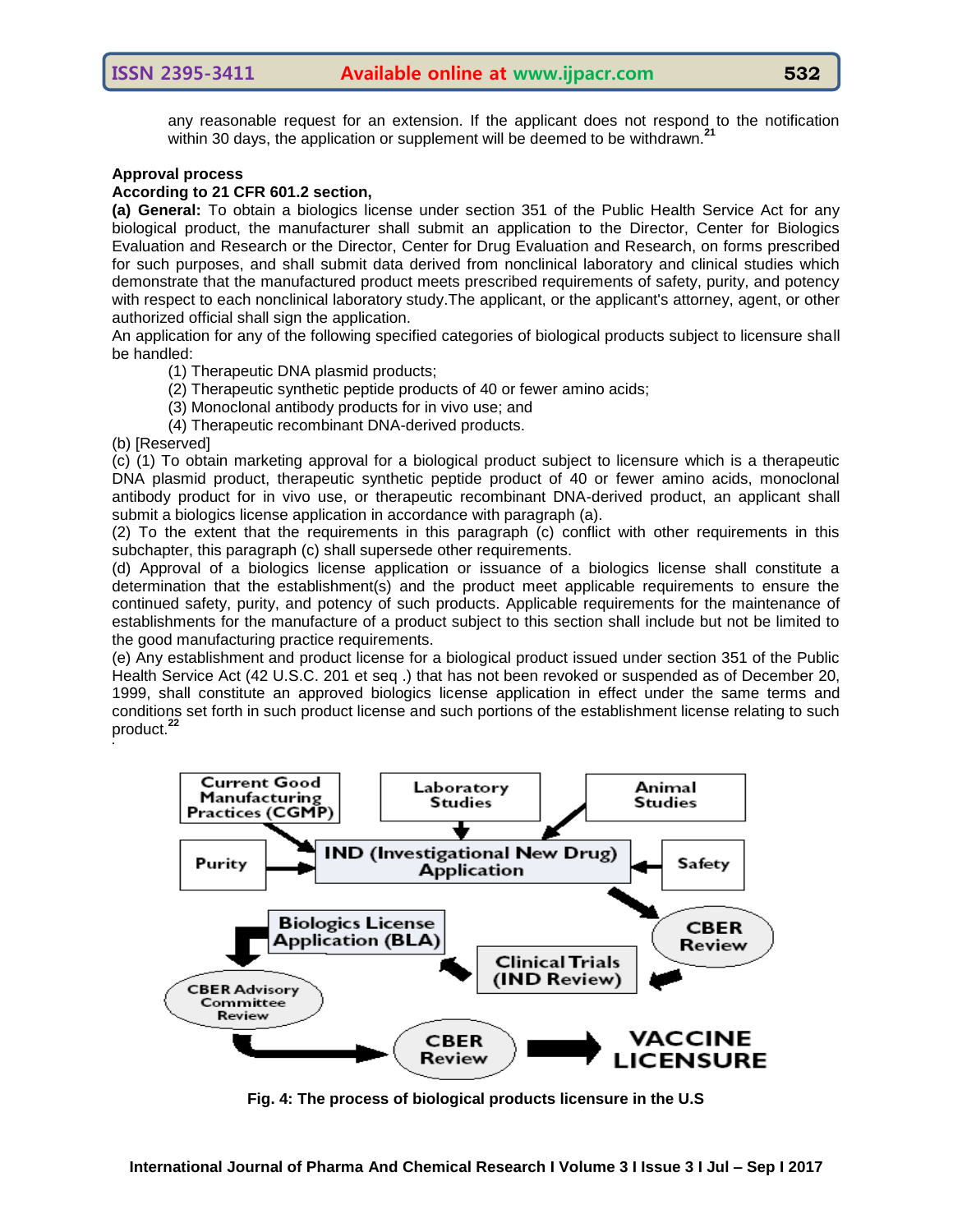## **Post Approval Changes to An Approved Application**

- 1. Changes requiring supplement submission and approval prior to distribution of the product made using the change (major changes).
- 2. Changes requiring supplement submission at least 30 days prior to distribution of the product made using the change.
- 3. Changes to be described in an annual report (minor changes).

## **1. Changes requiring supplement submission and approval prior to distribution of the product made using the change (major changes):**

- Changes to a product, production process, quality controls, equipment, facilities, or responsible personnel that have a substantial potential to have an adverse effect on the identity, strength, quality, purity, or potency of the product as they may relate to the safety or effectiveness of the product require submission of a supplement and approval by FDA before a product made using the change is distributed.
- The applicant must obtain approval of the supplement by FDA prior to distribution of the product made using the change.
- In FDA's experience, the changes in a product, production process, quality controls, equipment, facilities, or responsible personnel have caused detrimental effects on the identity, strength, quality, purity, or potency of products as they related to the safety or effectiveness of the product even where applicants performed validation or other studies.
- FDA believes that these changes would generally have a substantial potential to have an adverse effect on a product's identity, strength, quality, purity, or potency as they may relate to its safety or effectiveness and that the agency's continued premarket review and approval of such changes is currently necessary to protect the public from products whose identity, strength, quality, purity, potency, safety, or effectiveness may be compromised.

## **Biological Products Including Whole Blood, Blood Components, Source Plasma, and Source Leukocytes:**

- 1. Process changes including, but not limited to,
	- Extension of culture growth time leading to significant increase in number of cell doublings beyond validated parameters;
	- New or revised recovery procedures
	- New or revised purification process, including a change in a column
	- A change in the chemistry or formulation of solutions used in processing
	- A change in the sequence of processing steps or addition, deletion, or substitution of a process step or
	- Reprocessing of a product without a previously approved reprocessing protocol.
- 2. Any change in manufacturing processes or analytical methods that
	- Results in change(s) of specification limits or modification(s) in potency, sensitivity.
	- Specificity or purity.
	- Establishes a new analytical method.
	- Deletes a specification or an analytical method.
	- Eliminates tests from the stability protocol or
	- Alters the acceptance criteria of the stability protocol.

3. Scale-up requiring a larger fermentor, bioreactor, and/or purification equipment (applies to production up to the final purified bulk).

4. Change in the composition or dosage form of the biological product or ancillary components (e.g., new or different excipients, carriers, or buffers).

5. New lot of, new source for, or different, in-house reference standard or reference panel (Panel member) resulting in modification of reference specifications or an alternative test method.

6. Extension of the expiration dating period and/or a change in storage temperature, container/closure composition, or other conditions, other than changes based on real time data in accordance with a stability protocol in the approved license application.

7. Installation of new Water for Injection (WFI) system or modifications to an existing WFI system that would have a significant potential to stress or challenge the system, such as lengthy or complicated distribution system extensions to service new or remote production areas;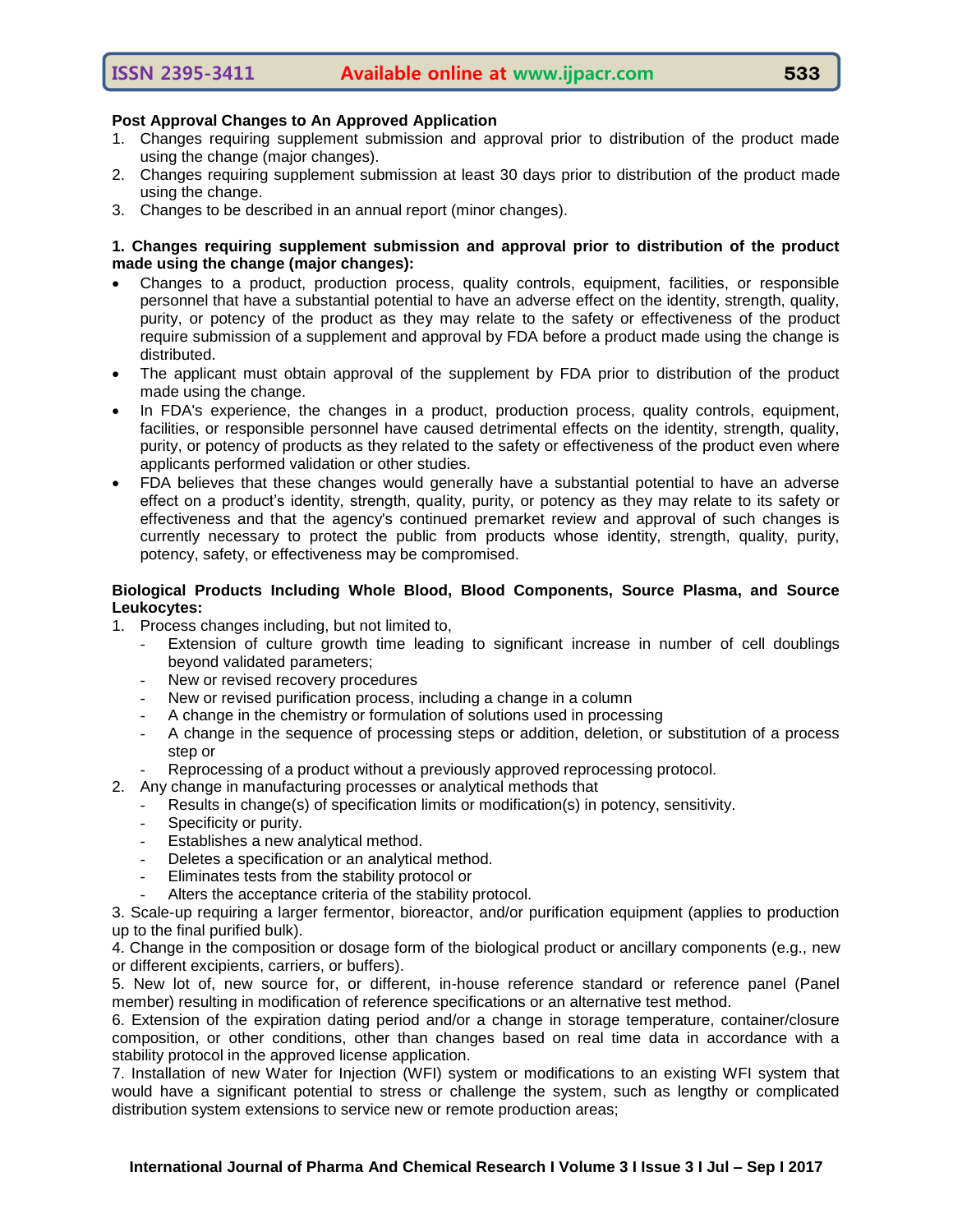- Use of components of lesser quality or function
- Expansions of ambient temperature water distribution loops or
- Conversion from hot loop to ambient loop

8. Change of the site(s) at which manufacturing, other than testing, is performed, addition of a new location (including donor centers manufacturing platelets and/or performing automated pheresis procedures), or contracting of a manufacturing step in the approved license, to be performed at a separate facility.

9. Conversion of production and related area(s) from single to multiple product manufacturing area(s). (Addition of products to a multiple product manufacturing area could be submitted as a "Supplement - Changes Being Effected in 30 Days", if there are no changes to the approved and validated cleaning and changeover procedures and no additional containment requirements).

10. Changes in the location (room, building, etc.) of steps in the production process which could affect contamination or cross contamination precautions.

11. Major construction, or changes in location, involving or affecting environmentally controlled manufacturing or related support areas, such as

- New buildings
- New production areas or rooms in existing buildings
- Aseptic processing areas
- Modifications to support systems with significant potential to affect air, water, or steam Quality
- Installation of a new HVAC system involving or affecting environmentally controlled manufacturing or related support areas or
- Modifications to an existing HVAC system that supplies aseptic processing areas.

12. Change in SOPs in the following categories:

- Donor suitability, including donor deferral;
- Blood collection, including arm preparation;
- High risk behavior questions/AIDS information;
- Donor history forms, including informed consent;
- Product manufacturing; or
- Quarantine and disposition of unsuitable product.

## 13. Process changes:

E.g.,Leuko reduction, irradiation, freezing/deglycerolizing/rejuvenating, manual to automated collection of Source Plasma, Fresh Frozen Plasma, or platelets, immunization programs; disease-state (as opposed to disease-associated) or high risk donor collections.

#### **2. Changes requiring supplement submission at least 30 days prior to distribution of the product made using the change**

Changes to a product, production process, quality controls, equipment, facilities, or responsible personnel that have a moderate potential to have an adverse effect on the identity, strength, quality, purity, or potency of the product as they may relate to the safety or effectiveness of the product require submission of a supplement to FDA at least 30 days prior to distribution of a product made using the change.

The requirements for the content of these supplements are the same as for those requiring approval prior to distribution.

Some examples of changes to the product, production process, quality controls, equipment, facilities, and responsible personnel that FDA currently considers to have moderate potential to have an adverse effect on the identity, strength, quality, purity, or potency of the product as they may relate to the safety or effectiveness of the product are set forth in the following list, which FDA has developed based on experience gained in reviewing submissions received in the past.

## **Biological Products Including Whole Blood, Blood Components, Source Plasma, and Source Leukocytes**

1. Automation of one or more process steps without a change in process methodology.

2. Addition of duplicated process chain or unit process, such as a fermentation process or duplicated purification columns, with no change in process parameters.

3. Addition or reduction in number of pieces of equipment (e.g., centrifuges, filtration devices, blending vessels, columns, etc.) to achieve a change in purification scale not associated with a process change.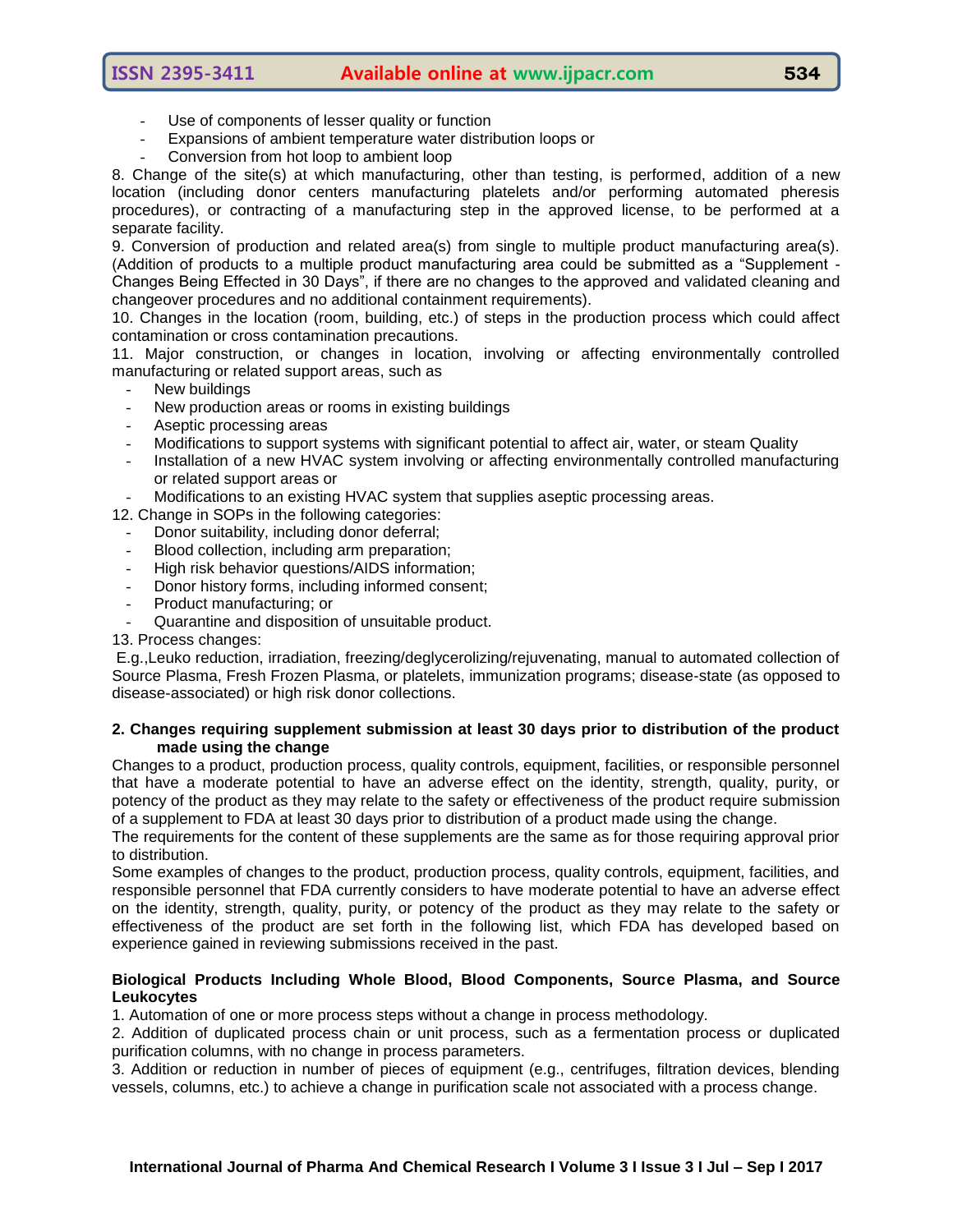4. Change in the fill volume (per vial) from an approved production batch size and/or scale (excludes going from single dose to multidose vial or change in product concentration, both of which should be submitted as a supplement requiring prior approval).

5. Changes in responsible individuals specified in the approved application, including manufacturers' representatives, responsible experts, and other individuals designated to communicate with CBER.

6. Modification of an approved manufacturing facility or room(s) that is not likely to have an adverse effect on safety, sterility assurance, purity, or potency of product; e.g., adding new interior partitions or walls to increase control over the environment.

7. Manufacture of an additional product in a previously approved multiple product manufacturing area using the same equipment and/or personnel, if there have been no changes to the approved and validated cleaning and changeover procedures and there are no additional containment requirements.

8. Change in the site of testing from one facility to another (e.g., from a contract lab to the license holder; from an existing contract lab to a new contract lab; from the license holder to a new contract lab).

9. Change in the structure of a legal entity that would require issuance of new license(s), or change in name of the legal entity or location that would require reissuance of license(s).

10. Computer process control for steps to replace manual process control.

11. Downgrade of room or area environmental quality classification except for aseptic processing areas.

12. Installation of a new or modification to an existing, Purified Water system, not including pretreatment systems for WFI.

13. Change in automated collection equipment used in plasmapheresis.

14. Change in mailing address, move of a donor center at which blood components are prepared, move of an establishment or temporary or permanent closure of a facility.

15. Off-site storage, in a location listed in the establishment license application, of product for which a supplement is pending.

16. Alternate procedure request (under §640.120) where there are published FDA recommendations/criteria.

17. Infrequent donor collection variance at blood establishment.

In certain circumstances FDA may determine that, based on experience with a particular type of change, the supplement for such change is usually complete and provides the proper information. Likewise, there may be particular assurances that the proposed change has been appropriately submitted, such as when the change has been validated in accordance with a previously approved protocol. In these circumstances, FDA may determine that the product made using the change may be distributed at the time of receipt of the supplement by FDA. The following are changes that in FDA's experience have been submitted properly with the appropriate information, and could be implemented at the time of receipt of the supplement by FDA without a previously approved comparability protocol.

1. Addition of release tests and/or specifications or tightening of specifications for intermediates.

2. Minor changes in fermentation batch size using the same equipment and resulting in no change in specifications of the bulk or final product.

3. Modifications to an existing HVAC system involving or affecting environmentally controlled manufacturing or related support areas, but not aseptic processing areas, with no change in air quality.

In addition, applicants that use the protocol to validate a proposed change may request that a change usually subject to supplement submission and approval prior to distribution be reported as a change subject to supplement submission at least 30 days prior to distribution of the product made using the change, or as a "Changes Being Effected" supplement submission, in which event the product made using the change may be distributed immediately upon receipt of the supplement by FDA.

## **3. Changes to be described in an annual report (minor changes)**

Changes to the product, production process, quality controls, equipment, facilities, or responsible personnel that have minimal potential to have an adverse effect on the identity, strength, quality, purity, or potency of the product as they may relate to the safety or effectiveness of the product are required to be documented in an annual report submitted each year within 60 days of the anniversary date of approval of the application. For changes under this category, the applicant is required to submit in the annual report a list of all products involved and a full description of the manufacturing and controls changes including: the manufacturing site(s) or area(s) involved, the date each change was made, a crossreference to relevant validation protocol(s) and/or SOPs, and relevant data from studies and tests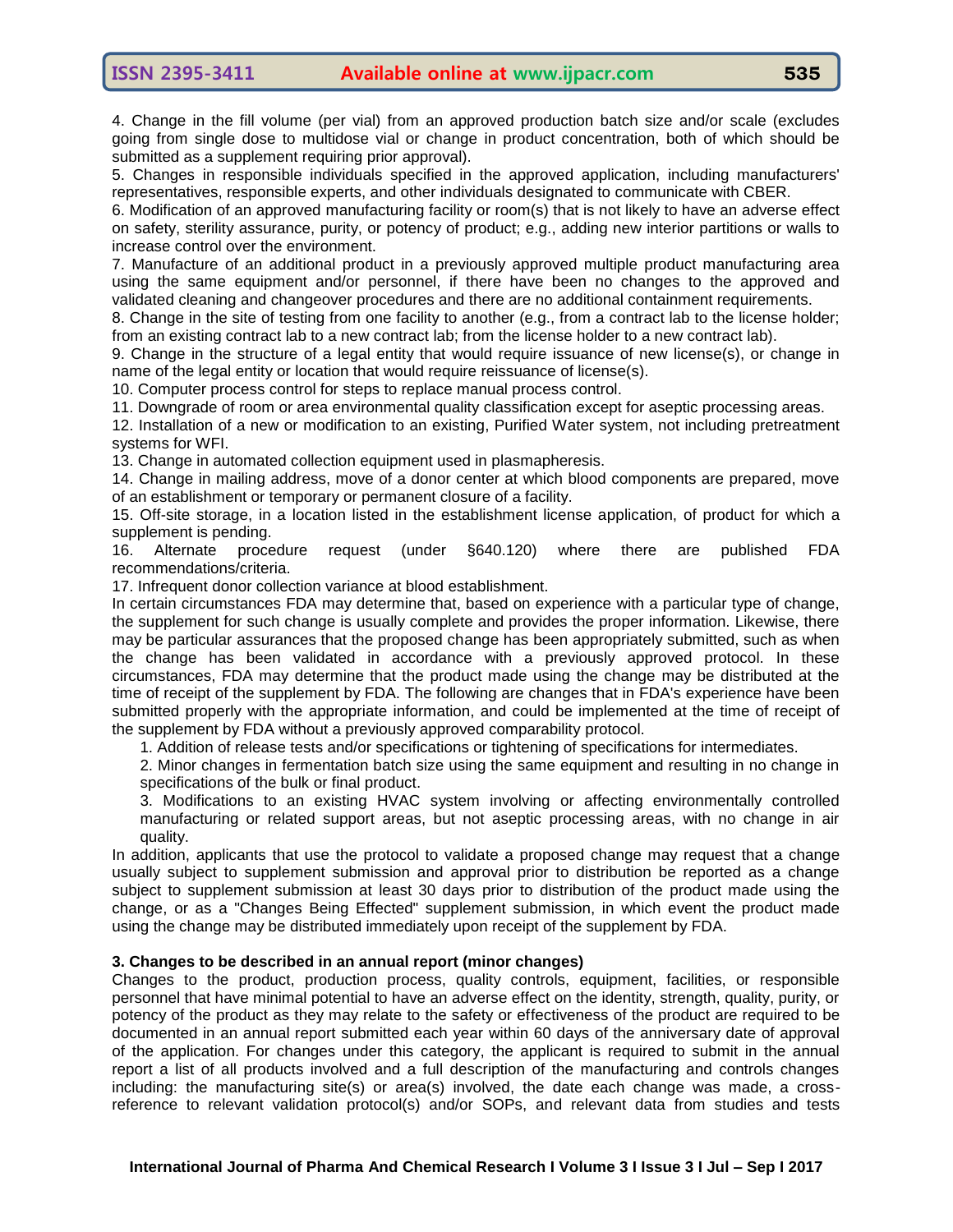performed to evaluate the effect of the change on the identity, strength, quality, purity, or potency of the product as they may relate to the safety or effectiveness of the product.

Some examples of changes that FDA currently considers to have minimal potential to have an adverse effect on the identity, strength, quality, purity, or potency of the product as they may relate to the safety or effectiveness of the product are listed below. The list is not all-inclusive but contains items that, in FDA's experience reviewing supplements have caused few instances in which an adverse effect on the product's identity, strength, quality, purity, or potency as they may relate to its safety or effectiveness has been observed.

## **Biological Products Including Whole Blood, Blood Components, Source Plasma, and Source Leukocytes**

1. Addition of equipment for manufacturing processes which is identical to the primary system and serves as an alternate resource within an approved production room or area.

2. Upgrade or minor corrective change to production air handling, water, or steam supply systems using equipment of same or similar materials of construction, design and operating parameters, and not affecting established specifications; e.g., removal of dead legs in water for injection (WFI) system.

3. Relocation of analytical testing laboratories between areas specified in the license.

4. Room upgrades, such as installation of improved finishes on floors/walls.

5. Installation of non-process-related equipment or rooms to improve the facility, such as warehousing refrigerators or freezers.

6. Modifications in analytical procedures with no change in the basic test methodology or existing release specifications provided the change is supported by validation data.

7. Change in harvesting and/or pooling procedures which does not affect the method of manufacture, recovery, storage conditions, sensitivity of detection of adventitious agents or production scale.

8. Replacement of an in-house reference standard or reference panel (or panel member) according to SOPs and specifications in an approved license application.

9. Tightening of specifications for existing reference standards to provide greater assurance of product purity, identity, and potency.

10. Establishment of an alternate test method for reference standards, release panels, or product intermediates, except for release testing of intermediates licensed for further manufacture.

11. Establishment of a new Working Cell Bank derived from a previously approved Master Cell Bank according to an SOP on file in the approved license application.

12. Change in the storage conditions of in-process intermediates based on data from a stability protocol in an approved license application, which does not affect labeling, except for changes in storage conditions which are specified by regulation.

13. Change in shipping conditions (e.g., temperature, packaging, or custody) based on data derived from studies following a protocol in the approved license application (except for changes in shipping conditions that are required by regulation to be submitted as a Supplement.

14. A change in the stability test protocol to include more stringent parameters (e.g., additional assays or tightened specifications).

15. Addition of time points to the stability protocol.

16. Replacement of equipment with that of identical design and operating principle involving no change in process parameters.

17. Upgrade in air quality, material, or personnel flow where product specifications remain unchanged. Involves no change in equipment or physical structure of production rooms.

18. Relocation of equipment within an approved operating room, rearrangement of the operating area or rooms where production is performed or relocation of equipment to another approved area to improve product/personnel/raw material flow and improve segregation of materials with no change in room air classification. 19. Modifications to the pretreatment stages of a WFI system, including Purified Water systems used solely for pretreatment in WFI production.

20. Change in the simple floor plan that does not affect production process or contamination precautions.

21. Trend analyses of release specification testing results for bulk drug substances and drug products obtained since the last annual report.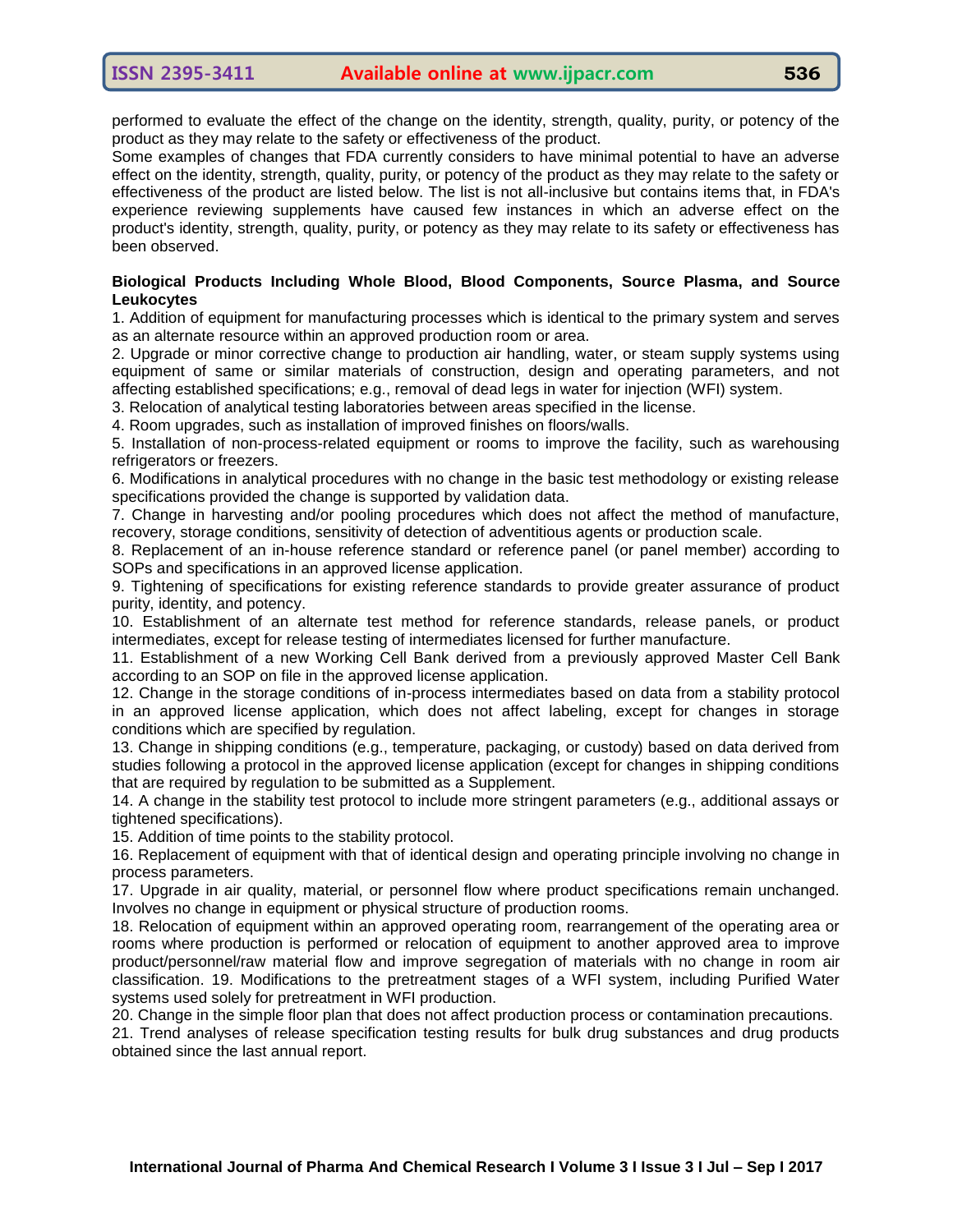## **Labeling changes**

Changes to labeling are required to be submitted to CBER in one of the following ways: (1) As a supplement requiring FDA approval prior to distribution of a product with the labeling change

(2) As a supplement requiring FDA approval but permitting distribution of a product bearing such change prior to FDA approval or

(3) In an annual report. Some examples of changes to labeling that CBER currently considers to be appropriate for submission in each of these three categories are listed below. These lists are not intended to be comprehensive. Promotional labeling and advertising must be submitted to CBER at the time of initial dissemination or publication.

## **Labeling changes requiring supplement**

Submission - FDA approval must be obtained before distribution of the product with the labeling change.

Any proposed change in the package insert, package label, or container label, except those described is required to be submitted as a supplement and receive FDA approval prior to distributing a product with the label change. In such a supplement, the applicant is required to present clearly the proposed change in the label and the information necessary to support the proposed change.

The following list contains some examples of changes that are currently considered by FDA to fall into this reporting category.

1. Changes based on post marketing study results, including, but not limited to, labeling changes associated with new indications and usage.

2. Change in, or addition of, pharmacoeconomic claims based on clinical studies.

3. Changes to the clinical pharmacology or the clinical study section reflecting new or modified data.

- 4. Changes based on data from preclinical studies.
- 5. Revision (expansion or contraction) of population based on data.
- 6. Claims of superiority to another product.
- 7. Change in container labels for licensed blood.

## **Labeling changes requiring submission in an annual report**

A package insert, package label, or container label with editorial or similar minor changes or with a change in the information on how the drug is supplied that does not involve a change in the dosage strength or dosage form is required to be described in an annual report. Some examples that are currently considered by FDA to fall into this reporting category include:

1. Changes in the layout of the package or container label without a change in content of the labeling.

2. Editorial changes such as adding a distributor"s name.

3. Foreign language versions of the labeling, if no change is made to the content of the approved labeling and a certified translation is included.**<sup>23</sup>**

## **1. The Common Technical Document**

The BLA shall be submitted in Common Technical Document (CTD) format. The CTD is divided into five modules:

Module 1: Regional and Administrative Information.

Module 2: Quality Overall Summary.

Module 3: Quality

Module 4: Non Clinical Study Reports (toxicology studies).

Module 5: Clinical Summary (clinical studies).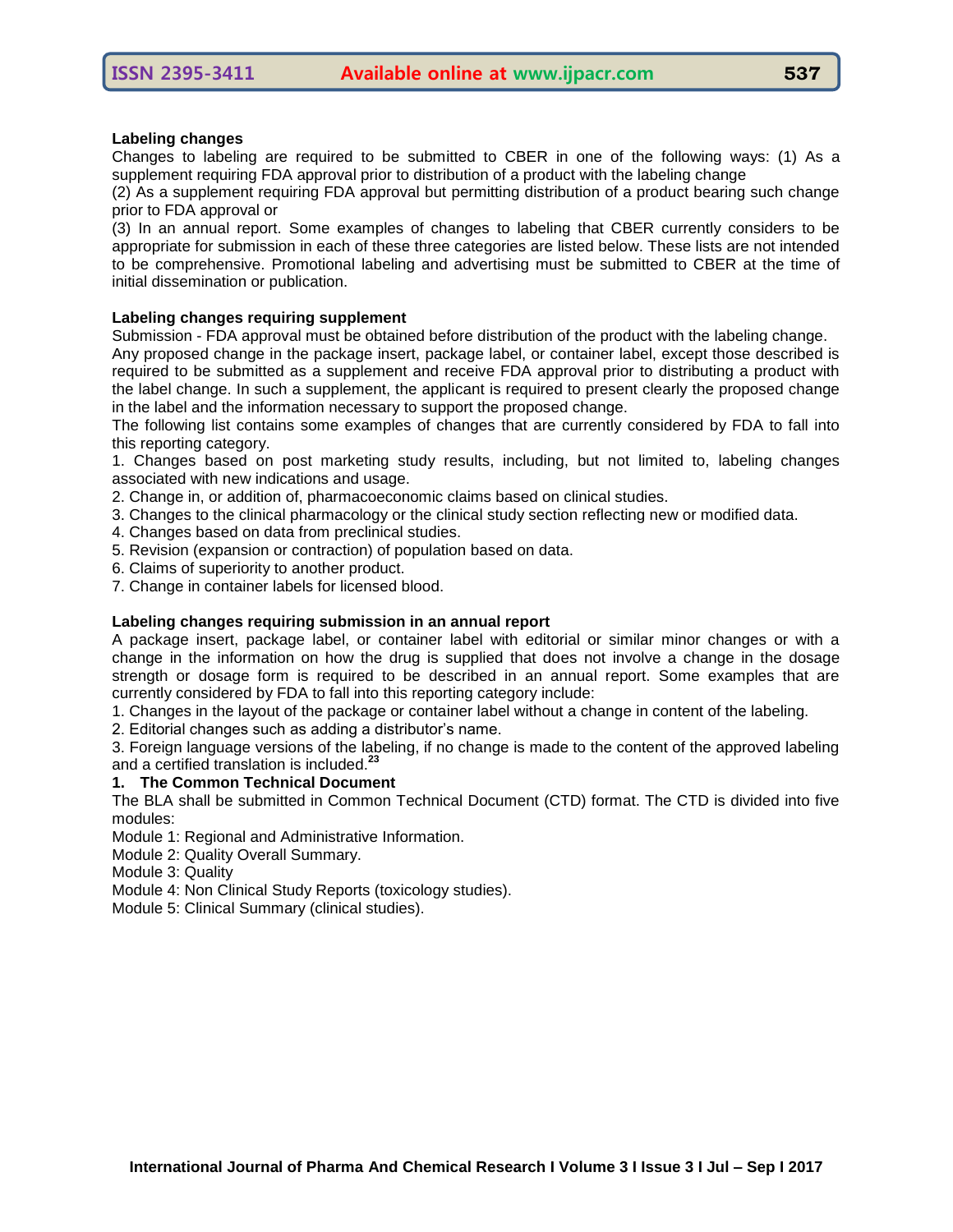



Out of five modules, only Modules 2 to 5 are considered part of the CTD. Module 1 is administrative in nature and consists of region-specific documents as well as a complete table of contents encompassing the entire CTD.

Modules 2 to 5 contain the technical information of the product and documentation requirements. Since the safety, effectiveness and quality of a biologic are primarily dependent on its manufacturing environment and method of manufacture, additional application requirements for biologic"s licensure are primarily contained in the modules related to quality.

## **CONCLUSION**

Biologics are natural and very complex drugs used to treat various diseases and disorders. Nowadays Biotechnology also developing to manufacture different kinds of drugs like antibiotics, anticancer drugs.From the thesis I concluded that the way of submission of BLA, Requirements for BLA submission to the FDA, Regulatory requirements for registration of new Biologic according to CTD format like Module-I contain Administrative Information, Module-II contain Overall summary, Module-III contains the Quality summary, Module-IV contains preclinical information and Module-V contains clinical information. And information about the Patent exclusivity of Biologics, approval procedure, post-approval changes after submission of BLA.

## **BIBLIOGRAPHY**

- 1. The introduction to the USFDA.[internet].[Cited on 2014 Feb 12]; Available from: <http://www.fda.gov/AboutFDA/ReportsManualsForms/Reports/ucm245959.htm>
- 2. Drugs, Biologics-Disasters and Laws. [internet] [Cited on 2014 March 1]; Available from: [www.fda.gov/downloads/drugs/newsevents/ucm167306.pdf.](http://www.fda.gov/downloads/drugs/newsevents/ucm167306.pdf)
- 3. Joy A. Cvagnaro. Preclinical Safety Evaluation of Biopharmaceuticals: A Science-Based Approach to Facilitating Clinical Trials,[internet]Wiley;2014 [Cited on 2014 May 2];Available from[:http://books.google.co.in/books?id=77G7aEmDCZ4C&pg=PT156&dq=preclinical+safety+eval](http://books.google.co.in/books?id=77G7aEmDCZ4C&pg=PT156&dq=preclinical+safety+evaluation+of+biologics&hl=en&sa=X&ei=Z4lLVPLwMsHJmAWZx4HgAw&ved=0CCkQ6AEwAA#v=onepage&q=preclinical%20safety%20evaluation%20of%20biologics&f=false) [uation+of+biologics&hl=en&sa=X&ei=Z4lLVPLwMsHJmAWZx4HgAw&ved=0CCkQ6AEwAA#v=on](http://books.google.co.in/books?id=77G7aEmDCZ4C&pg=PT156&dq=preclinical+safety+evaluation+of+biologics&hl=en&sa=X&ei=Z4lLVPLwMsHJmAWZx4HgAw&ved=0CCkQ6AEwAA#v=onepage&q=preclinical%20safety%20evaluation%20of%20biologics&f=false) [epage&q=preclinical%20safety%20evaluation%20of%20biologics&f=false](http://books.google.co.in/books?id=77G7aEmDCZ4C&pg=PT156&dq=preclinical+safety+evaluation+of+biologics&hl=en&sa=X&ei=Z4lLVPLwMsHJmAWZx4HgAw&ved=0CCkQ6AEwAA#v=onepage&q=preclinical%20safety%20evaluation%20of%20biologics&f=false)
- 4. Biologics definition according to USFD.[internet].[cited on 2014 April2]; Available from: [http://www.fda.gov/AboutFDA/Transparency/Basics/ucm194516.htm.](http://www.fda.gov/AboutFDA/Transparency/Basics/ucm194516.htm)
- 5. CBER organization chart.[internet].[cited on 2014 June 12]; Available from[:www.fda.gov/aboutfda/centresoffices/organizationcharts/ucm350385.htm](http://www.fda.gov/aboutfda/centresoffices/organizationcharts/ucm350385.htm)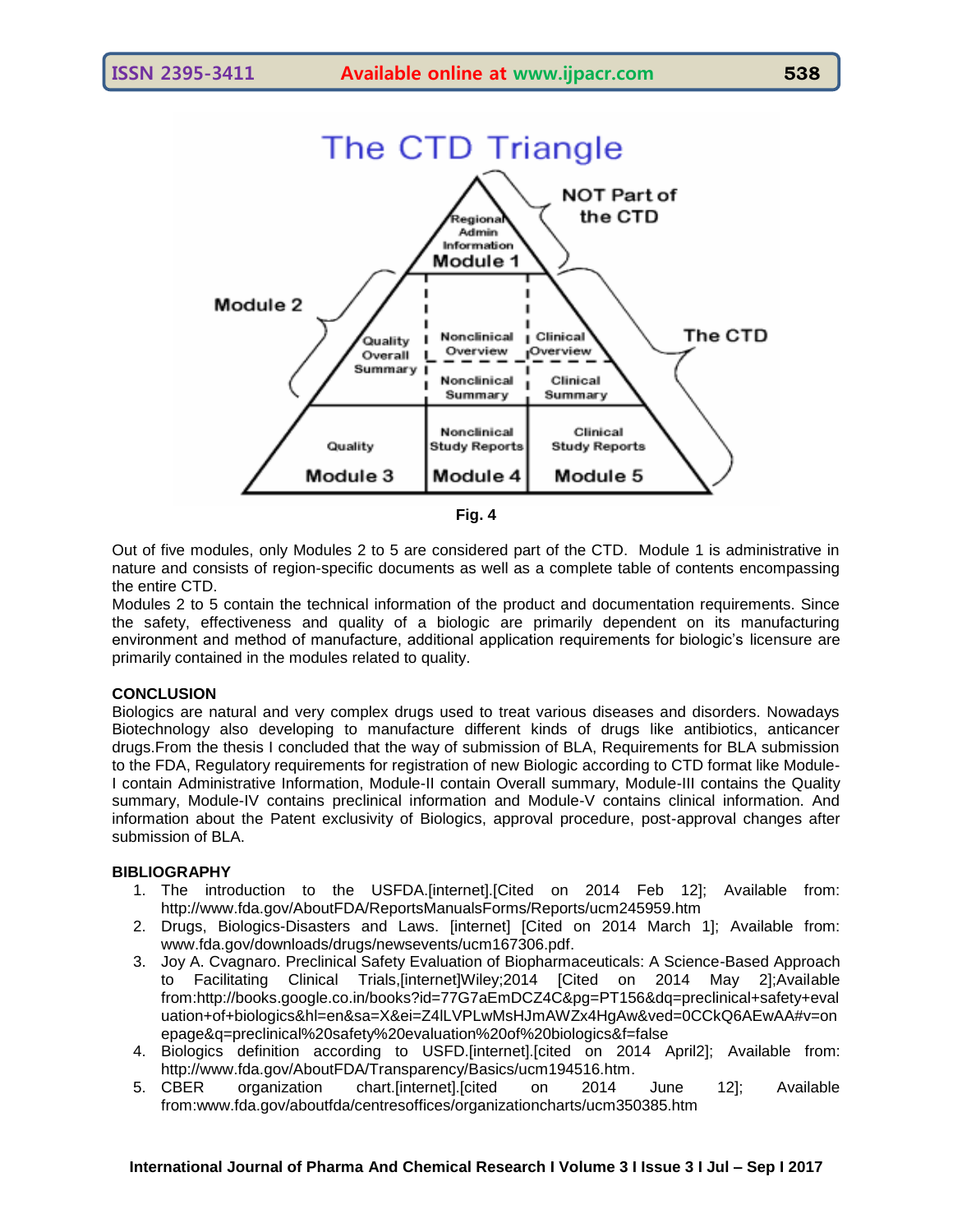- 
- 5. Richard kingham,Gabriela klasa, Krista hessler carver.Key regulatory Guidelines for the Development of Biologics in the United states and Europe:[internet].[cited on 2014 May1];Available from:http://www.cov.com/files/Publication/50b3e67f-d18a-4def-b271 03cc0e409c00/Presentation/PublicationAttachment/620d6a1c-6185-4add-90f8- 097dccdf5f02/Chapter4\_Key\_Regulatory\_Guidlines\_for\_the\_Development\_of\_Biologics\_in\_the\_ United\_States\_and\_Europe.pdf.
- 6. BLA versus NDA.[internet].[cited on 2014 June 14];Available from: [http://www.slideshare.net/gas25/usfda-nda-vs-bla.](http://www.slideshare.net/gas25/usfda-nda-vs-bla)
- 7. Henry Grabowski. Present status of Follow-on biologics: [internet]. [Cited on 2014 July 1]; Available from: [http://www.nature.com/nrd/journal/v7/n6/full/nrd2532.html.](http://www.nature.com/nrd/journal/v7/n6/full/nrd2532.html)
- 8. Troutman sanders. BLA checklists:[internet].[cited on 2014 June 23];Available from: [http://www.troutmansanders.com/files/FileControl/c38042c0-a860-4179-8a50-](http://www.troutmansanders.com/files/FileControl/c38042c0-a860-4179-8a50-12c1170d84fd/7483b893-e478-44a4-8fed-f49aa917d8cf/Presentation/File/Biologic%20License%20Application%20Checklist.pdf) [12c1170d84fd/7483b893-e478-44a4-8fed](http://www.troutmansanders.com/files/FileControl/c38042c0-a860-4179-8a50-12c1170d84fd/7483b893-e478-44a4-8fed-f49aa917d8cf/Presentation/File/Biologic%20License%20Application%20Checklist.pdf)[f49aa917d8cf/Presentation/File/Biologic%20License%20Application%20Checklist.pdf](http://www.troutmansanders.com/files/FileControl/c38042c0-a860-4179-8a50-12c1170d84fd/7483b893-e478-44a4-8fed-f49aa917d8cf/Presentation/File/Biologic%20License%20Application%20Checklist.pdf)
- 9. Albert A Ghignon.Biologics License Procedure:[internet].[cited on 2014 July 13];Available from[:http://informahealthcare.com/doi/abs/10.3109/9781420088502.012](http://informahealthcare.com/doi/abs/10.3109/9781420088502.012)
- 10. Nisha pandya **.**Regulations of subsequent entry biologics [internet].[cited on 2014 August 12];Available from: [http://www.raps.org/uploadedFiles/PDF\\_Assets/Canadian%20Fundamentals,](http://www.raps.org/uploadedFiles/PDF_Assets/Canadian%20Fundamentals,%20%20Ch.%2019.pdf)  [%20Ch.%2019.pdf](http://www.raps.org/uploadedFiles/PDF_Assets/Canadian%20Fundamentals,%20%20Ch.%2019.pdf)
- 11. ICH e-CTD Specification:[internet].[cited on 2014 September 12]; Available from: [http://www.pmda.go.jp/ich/m/m4\\_ectd\\_spec\\_ver3-2\\_04\\_5\\_27e.pdf.](http://www.pmda.go.jp/ich/m/m4_ectd_spec_ver3-2_04_5_27e.pdf)
- 12. Carmen Medina.Compliance Handbook for Pharmaceuticals, Medical Devices, and Biologics [internet].[cited on 2014 September 15]; Available from: [http://books.google.co.in/books?id=eItrl4IL5VkC&printsec=frontcover&dq=Compliance+Handbook](http://books.google.co.in/books?id=eItrl4IL5VkC&printsec=frontcover&dq=Compliance+Handbook+for+Pharmaceuticals,+Medical+Devices,+and+Biologics&hl=en&sa=X&ei=nKxLVJbHJ8e0mAX1tYKIAw&ved=0CCsQ6AEwAA#v=onepage&q=Compliance%20Handbook%20for%20Pharmaceuticals%2C%20Medical%20Devices%2C%20and%20Biologics&f=false) [+for+Pharmaceuticals,+Medical+Devices,+and+Biologics&hl=en&sa=X&ei=nKxLVJbHJ8e0mAX1](http://books.google.co.in/books?id=eItrl4IL5VkC&printsec=frontcover&dq=Compliance+Handbook+for+Pharmaceuticals,+Medical+Devices,+and+Biologics&hl=en&sa=X&ei=nKxLVJbHJ8e0mAX1tYKIAw&ved=0CCsQ6AEwAA#v=onepage&q=Compliance%20Handbook%20for%20Pharmaceuticals%2C%20Medical%20Devices%2C%20and%20Biologics&f=false) [tYKIAw&ved=0CCsQ6AEwAA#v=onepage&q=Compliance%20Handbook%20for%20Pharmaceut](http://books.google.co.in/books?id=eItrl4IL5VkC&printsec=frontcover&dq=Compliance+Handbook+for+Pharmaceuticals,+Medical+Devices,+and+Biologics&hl=en&sa=X&ei=nKxLVJbHJ8e0mAX1tYKIAw&ved=0CCsQ6AEwAA#v=onepage&q=Compliance%20Handbook%20for%20Pharmaceuticals%2C%20Medical%20Devices%2C%20and%20Biologics&f=false) [icals%2C%20Medical%20Devices%2C%20and%20Biologics&f=false](http://books.google.co.in/books?id=eItrl4IL5VkC&printsec=frontcover&dq=Compliance+Handbook+for+Pharmaceuticals,+Medical+Devices,+and+Biologics&hl=en&sa=X&ei=nKxLVJbHJ8e0mAX1tYKIAw&ved=0CCsQ6AEwAA#v=onepage&q=Compliance%20Handbook%20for%20Pharmaceuticals%2C%20Medical%20Devices%2C%20and%20Biologics&f=false)
- 13. Cavango**.**Preclinical safety Evaluation Of Biopharmaceuticals:[internet].[cited on 2014 November 1]; Available from: [http://books.google.co.in/books?id=77G7aEmDCZ4C&pg=PT999&dq=](http://books.google.co.in/books?id=77G7aEmDCZ4C&pg=PT999&dq=%20Preclinical+safety+Evaluation+Of+Biopharmaceuticals,&hl=en&sa=X&ei=BK5LVOnmNMHl8AWo_IC4Bg&ved=0CCsQ6AEwAA#v=onepage&q=Preclinical%20safety%20Evaluation%20Of%20Biopharmaceuticals%2C&f=false)  [Preclinical+safety+Evaluation+Of+Biopharmaceuticals,&hl=en&sa=X&ei=BK5LVOnmNMHl8AWo](http://books.google.co.in/books?id=77G7aEmDCZ4C&pg=PT999&dq=%20Preclinical+safety+Evaluation+Of+Biopharmaceuticals,&hl=en&sa=X&ei=BK5LVOnmNMHl8AWo_IC4Bg&ved=0CCsQ6AEwAA#v=onepage&q=Preclinical%20safety%20Evaluation%20Of%20Biopharmaceuticals%2C&f=false) [\\_IC4Bg&ved=0CCsQ6AEwAA#v=onepage&q=Preclinical%20safety%20Evaluation%20Of%20Bio](http://books.google.co.in/books?id=77G7aEmDCZ4C&pg=PT999&dq=%20Preclinical+safety+Evaluation+Of+Biopharmaceuticals,&hl=en&sa=X&ei=BK5LVOnmNMHl8AWo_IC4Bg&ved=0CCsQ6AEwAA#v=onepage&q=Preclinical%20safety%20Evaluation%20Of%20Biopharmaceuticals%2C&f=false) [pharmaceuticals%2C&f=false](http://books.google.co.in/books?id=77G7aEmDCZ4C&pg=PT999&dq=%20Preclinical+safety+Evaluation+Of+Biopharmaceuticals,&hl=en&sa=X&ei=BK5LVOnmNMHl8AWo_IC4Bg&ved=0CCsQ6AEwAA#v=onepage&q=Preclinical%20safety%20Evaluation%20Of%20Biopharmaceuticals%2C&f=false)
- 14. Dawn Willow. The Regulation Of Biologic Medicine: Innovators" Rights And Access to healthcare [internet].[cited on 2014 October 1]; Available from: [http://www.amcp.org/WorkArea/DownloadAsset.aspx?id=11581.](http://www.amcp.org/WorkArea/DownloadAsset.aspx?id=11581)
- 15. Garish swami. Presentation about USFDA approval procedure for drug products and biologic product: [internet].[cited on 2014 October 12];Available from: <http://www.slideshare.net/gas25/usfda-nda-vs-bla>
- 16. BLA introduction according to USFDA.[internet].[Cited on 2014 July 12]; Available from: [http://www.fda.gov/BiologicsBloodVaccines/DevelopmentApprovalProcess/BiologicsLicenseAppli](http://www.fda.gov/BiologicsBloodVaccines/DevelopmentApprovalProcess/BiologicsLicenseApplicationsBLAProcess/default.htm) [cationsBLAProcess/default.htm.](http://www.fda.gov/BiologicsBloodVaccines/DevelopmentApprovalProcess/BiologicsLicenseApplicationsBLAProcess/default.htm)
- 17. Carmen Medina.Compliance handbook of pharmaceuticals, medical devices and biologics:[internet].[cited on 2014 August 12];Available from[:http://books.google.co.in/books?id=eItrl4IL5VkC&printsec=frontcover&dq=Compliance+hand](http://books.google.co.in/books?id=eItrl4IL5VkC&printsec=frontcover&dq=Compliance+handbook+of+pharmaceuticals,+medical+devices+and+biologics&hl=en&sa=X&ei=-q5LVOblFOPDmwXQ04GgBA&ved=0CCsQ6AEwAA#v=onepage&q=Compliance%20handbook%20of%20pharmaceuticals%2C%20medical%20devices%20and%20biologics&f=false) [book+of+pharmaceuticals,+medical+devices+and+biologics&hl=en&sa=X&ei=](http://books.google.co.in/books?id=eItrl4IL5VkC&printsec=frontcover&dq=Compliance+handbook+of+pharmaceuticals,+medical+devices+and+biologics&hl=en&sa=X&ei=-q5LVOblFOPDmwXQ04GgBA&ved=0CCsQ6AEwAA#v=onepage&q=Compliance%20handbook%20of%20pharmaceuticals%2C%20medical%20devices%20and%20biologics&f=false) [q5LVOblFOPDmwXQ04GgBA&ved=0CCsQ6AEwAA#v=onepage&q=Compliance%20handbook](http://books.google.co.in/books?id=eItrl4IL5VkC&printsec=frontcover&dq=Compliance+handbook+of+pharmaceuticals,+medical+devices+and+biologics&hl=en&sa=X&ei=-q5LVOblFOPDmwXQ04GgBA&ved=0CCsQ6AEwAA#v=onepage&q=Compliance%20handbook%20of%20pharmaceuticals%2C%20medical%20devices%20and%20biologics&f=false) [%20of%20pharmaceuticals%2C%20medical%20devices%20and%20biologics&f=false](http://books.google.co.in/books?id=eItrl4IL5VkC&printsec=frontcover&dq=Compliance+handbook+of+pharmaceuticals,+medical+devices+and+biologics&hl=en&sa=X&ei=-q5LVOblFOPDmwXQ04GgBA&ved=0CCsQ6AEwAA#v=onepage&q=Compliance%20handbook%20of%20pharmaceuticals%2C%20medical%20devices%20and%20biologics&f=false)
- 18. Review procedure of BLA by the USFDA. [internet]. [Cited on 2014 July 17]; Available from: [www.law.cornell.edu/cfr/text/21/601.25.](http://www.law.cornell.edu/cfr/text/21/601.25)
- 19. Review procedures to determine that license biological products are safe, effective and not misbranded under prescribed, recommended or suggested conditions of use. [internet].[cited on 2014 June 30]; Available from[:http://www.accessdata.fda.gov/](http://www.accessdata.fda.gov/%20scripts/cdrh/cfdocs/cfcfr/CFRSearch.cfm?fr=601.25)  [scripts/cdrh/cfdocs/cfcfr/CFRSearch.cfm?fr=601.25.](http://www.accessdata.fda.gov/%20scripts/cdrh/cfdocs/cfcfr/CFRSearch.cfm?fr=601.25)
- 20. Complete response to the applicant.[internet].[cited on 2014 July 1]; Available from[:http://www.accessdata.fda.gov/scripts/cdrh/cfdocs/cfcfr/CFRSearch.cfm?fr=601.3](http://www.accessdata.fda.gov/scripts/cdrh/cfdocs/cfcfr/CFRSearch.cfm?fr=601.3)